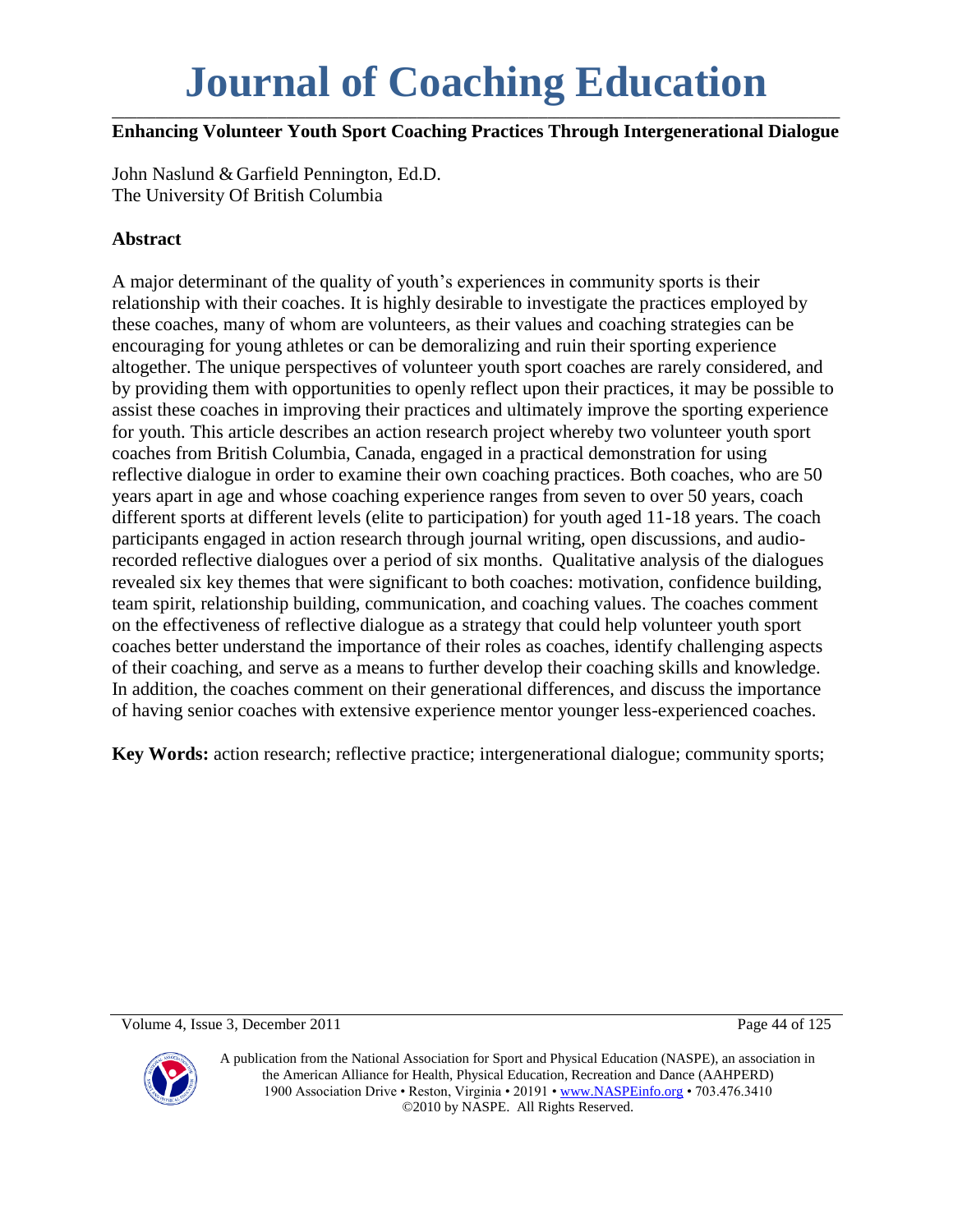#### **\_\_\_\_\_\_\_\_\_\_\_\_\_\_\_\_\_\_\_\_\_\_\_\_\_\_\_\_\_\_\_\_\_\_\_\_\_\_\_\_\_\_\_\_\_\_\_\_\_\_\_\_\_\_\_\_\_\_\_\_\_\_\_\_\_\_\_\_\_\_\_\_\_\_\_\_\_\_\_\_\_\_\_\_\_\_\_\_\_\_\_\_\_\_\_\_\_\_\_\_\_\_\_\_\_\_\_\_\_\_\_\_\_\_\_\_\_ Enhancing Volunteer Youth Sport Coaching Practices Through Intergenerational Dialogue**

#### **Introduction**

Not only is organized sport one of the most popular forms of physical activity for children and youth (Donnelly  $&$  Kidd, 2002), it is also one that has a tremendous impact on their lives. Through participation in sport, young athletes have the opportunity to experience personal commitment and self-discipline, to compete and cooperate with others, to take risks, and to deal with success and failure (Smith & Smoll, 1997; Donnelly & Kidd, 2002). Sport activities have been linked to positive psychological and emotional development among youth, with increased self-esteem, decreased stress and greater life satisfaction (Fraser-Thomas, Côté, & Deakin, 2005). Youngsters learn the value of physical activity, which can contribute to improved cardiovascular fitness and their adopting an active lifestyle and engaging in other positive health behaviors (Donnelly & Kidd, 2002; Fraser-Thomas et al, 2005; Smith & Smoll, 1997).

Unfortunately, not all youth involved in sport, as Smith and Smoll (1997) explain, will experience these positive outcomes. In fact, the practices used by youth sport coaches and the attitudes that they convey often appear to determine the quality of young athletes' experiences in sport. Youth sport coaches play important roles as educators and mentors, and they can have a dramatic influence on young athletes' development and their enjoyment of sport (Hedstrom & Gould, 2004). If youth sport coaches are unable to relate to their players and are unable to foster a positive sporting experience, it is possible that they could risk ruining a young athlete's expectations and enjoyment of sport altogether. Youth sport dropouts, when compared to those who do not drop out, described their coaches as being unsupportive and less encouraging (Fraser-Thomas et al. 2005). According to Donnelly and Kidd (2002), "the values and practices employed by adults can be powerfully enabling and enriching, or can drive someone out of sport for a lifetime," (p. 34). Youth sport coaches have a tremendous responsibility as they can play a crucial role in the psychological and emotional development of children and youth who are involved in sport.

Coaches at the youth level are mostly volunteers (Gilbert & Trudel, 2001) and are oftentimes the parents of children who are on the teams they coach. The success of youth sports programs is dependent upon these volunteers who invest their time, money and transportation (Wiersma & Sherman, 2005). These coaches assume a variety of roles including instructor, teacher, trainer, motivator, disciplinarian, surrogate parent, social worker, friend, scientist, student, manager, administrator, and fundraiser (Bloom, Durand-Bush, Schinke, & Salmela, 2008; Smoll & Smith, 1996). Given the importance of youth sport coaches, it is highly desirable to investigate their practices and understand their motivations. There are a number of studies that have specifically examined the practices of sport coaches at the elite level (Knowles, Borrie, & Telfer, 2005), or that have provided an evaluation of formal education programs available to

Volume 4, Issue 3, December 2011 Page 45 of 125

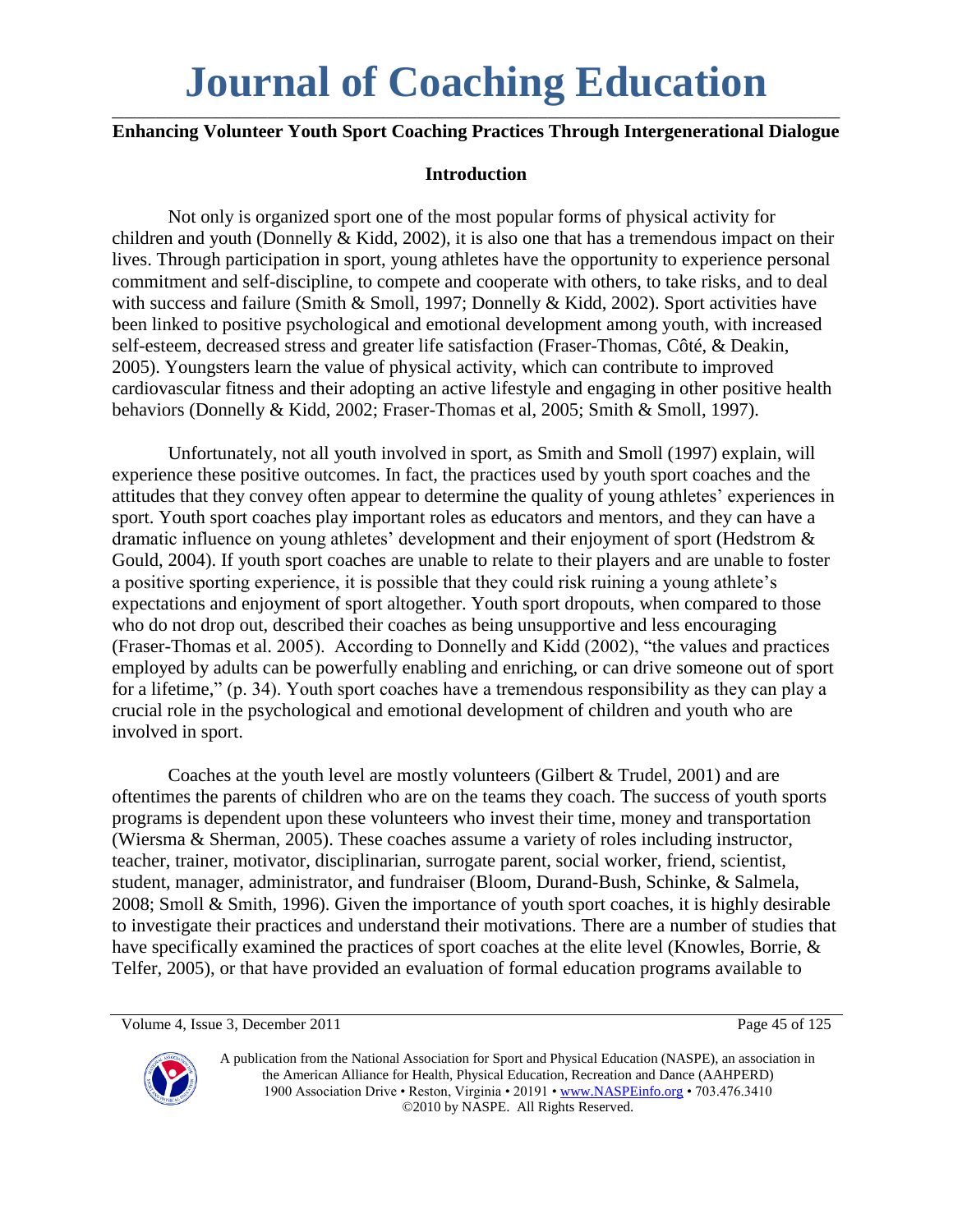**\_\_\_\_\_\_\_\_\_\_\_\_\_\_\_\_\_\_\_\_\_\_\_\_\_\_\_\_\_\_\_\_\_\_\_\_\_\_\_\_\_\_\_\_\_\_\_\_\_\_\_\_\_\_\_\_\_\_\_\_\_\_\_\_\_\_\_\_\_\_\_\_\_\_\_\_\_\_\_\_\_\_\_\_\_\_\_\_\_\_\_\_\_\_\_\_\_\_\_\_\_\_\_\_\_\_\_\_\_\_\_\_\_\_\_\_\_**

youth sport coaches (Wright, Trudel, & Culver, 2007). However, enquiry into the role of volunteer youth sport coaches at the community level receives less attention, and their unique perspectives are not usually taken into consideration.

The purpose of this article is to describe the use of reflective dialogue, a strategy of selfreflection through which volunteer youth sport coaches can attempt to better understand their practices and work towards developing positive community sporting experiences for youth. Participatory action research was selected as a way of investigating how the process of reflective dialogue could be used by volunteer youth sport coaches. This methodology is unique because the distinction between researcher and subject is dissolved (Boston et al. 1997), and in this project the authors, who are both volunteer youth sport coaches, assumed the roles of researcher and participant. Engaging in reflective dialogue enabled the authors to more closely examine their own roles as coaches, more fully understand the importance of their roles as coaches, and identify challenging aspects of their coaching experiences. Analysis of the content of the dialogues provided the authors with an authentic opportunity to comment on the effectiveness of reflection as a strategy to help youth sport coaches develop their coaching skills and expand their coaching knowledge. Further, the age and experience differences between both authors prompted them to explore intergenerational aspects of their reflective dialogues. They considered the importance of generational differences in developing coaching knowledge and discussed the benefits of having more experienced coaches mentor younger less-experienced coaches through the use of reflective dialogue.

## **Reflection**

Reflection is a process with the capacity to influence one's thinking (Kemmis, 1985) and through which important opportunities for self-evaluation (Saylor, 1990) and opportunities to make sense of past experiences can arise (Boud, Keogh, & Walker, 1985a). Schön (1983, 1987) explains that reflection and action are interconnected, and that practitioners should reflect during and after an action to help make sense of unexpected situations and solve problems in practice. Engaging in reflection should offer youth sport coaches the potential for the exploration of good practice, the identification of areas for improvement, and the formulation of ideas for change (Knowles, Gilbourne, Borrie, & Nevill, 2001). Further, through reflection, coaches should become more aware of and learn from their practices, be able to more effectively link theory to practice (Knowles, Borrie, & Telfer, 2005), and find ways to develop new strategies for managing or coping with difficult situations (Saylor, 1990).

Cassidy, Jones, and Potrac (2009) caution "that reflecting on one's actions is not a quick and easy exercise," (p. 21), and that coaches should work together carefully in groups to achieve a better understanding of the coaching process. This contrasts the notion that reflection is an individual method of introspection, where events are reviewed in one's mind (Boud et al. 1985a,

Volume 4, Issue 3, December 2011 Page 46 of 125



A publication from the National Association for Sport and Physical Education (NASPE), an association in the American Alliance for Health, Physical Education, Recreation and Dance (AAHPERD) 1900 Association Drive • Reston, Virginia • 20191 • www.NASPEinfo.org • 703.476.3410 ©2010 by NASPE. All Rights Reserved.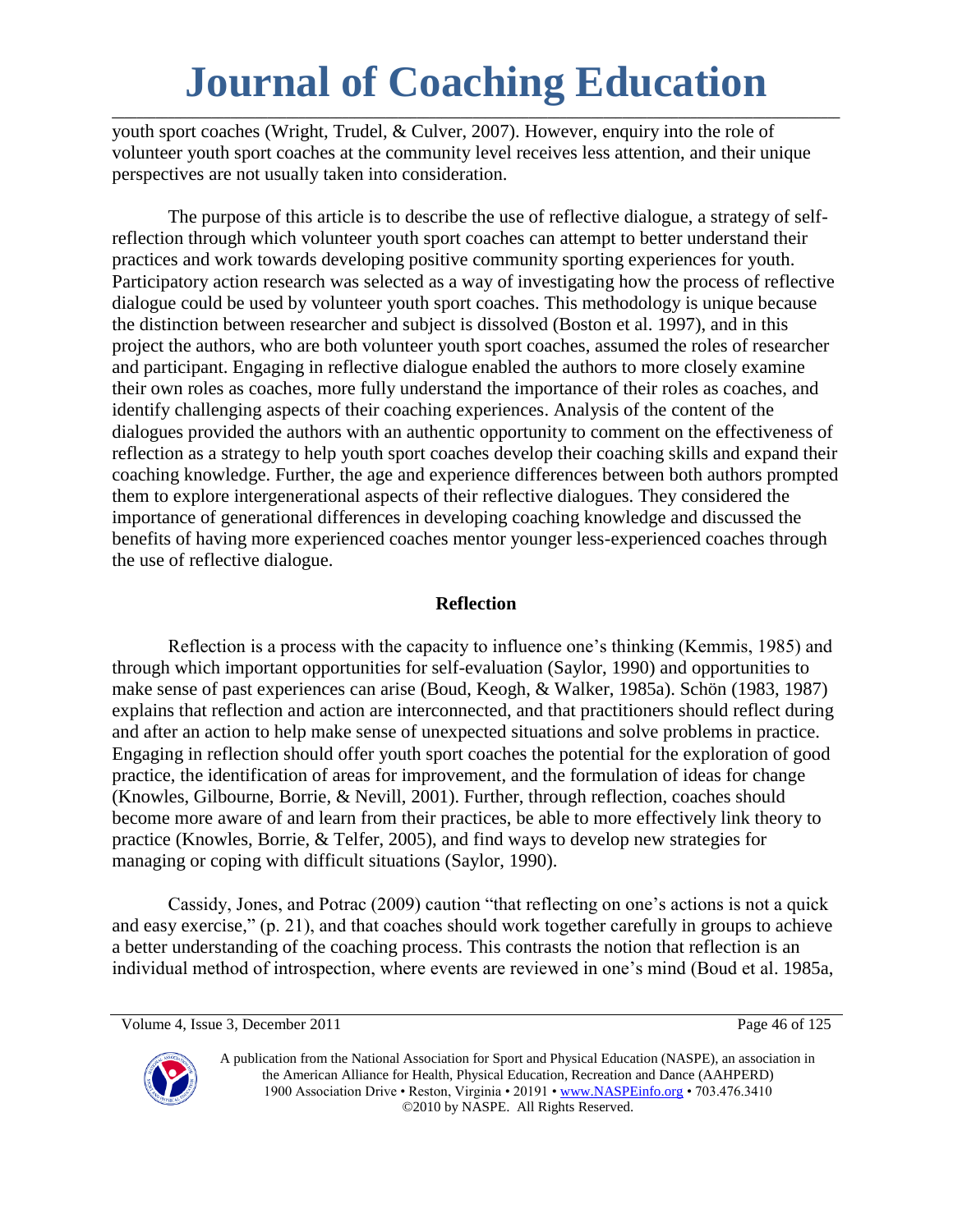**\_\_\_\_\_\_\_\_\_\_\_\_\_\_\_\_\_\_\_\_\_\_\_\_\_\_\_\_\_\_\_\_\_\_\_\_\_\_\_\_\_\_\_\_\_\_\_\_\_\_\_\_\_\_\_\_\_\_\_\_\_\_\_\_\_\_\_\_\_\_\_\_\_\_\_\_\_\_\_\_\_\_\_\_\_\_\_\_\_\_\_\_\_\_\_\_\_\_\_\_\_\_\_\_\_\_\_\_\_\_\_\_\_\_\_\_\_**

1985b). Instead, by drawing upon the work of Gilbert and Trudel (2001, 2006), they suggest that to facilitate the reflective process among coaches it is essential to provide access to knowledgeable peers who are both respected and trusted. In this project, reflection was regarded as an action-oriented and social practice whereby peer coaches were encouraged to "look inwards" together at their thoughts and thought processes and "outwards" at the situation in which they found themselves (Kemmis, 1985, p. 141).

The reflective process employed in this project stemmed from the theoretical constructs of Paulo Freire (1970, 1973), a Brazilian educator who proposed a form of communal introspection called dialogue (Carlson, Engebretson, & Chamberlain, 2006). Freire (1973) discussed that in order to transform one's manner of acting, it is necessary to engage in a cyclical process whereby one acts in the real world and then reflects on his or her actions carefully, and continues to act, reflect, act and reflect. It is through dialogue, a unique participatory strategy that involves a "horizontal relationship between persons" (Freire, 1973, p. 45), that an interactive critical conversation develops and understanding can be achieved (Forneris, 2004). This dialogue occurs between two individuals where each person can express his or her true feelings openly, without being judged, and in a relaxed manner.

By encouraging volunteer youth sport coaches to engage in dialogue, the goal is to allow them to participate in their own learning by reflecting upon their coaching practices. As they proceed through dialogue, the coaches adopt the roles of both teachers and educators. To achieve true dialogue, they must be prepared to think in-depth about their practices and actions, and should proceed with clearly outlined expectations (Freire, 1970). In dialogue, a critical attitude develops and "when the two 'poles' of the dialogue are thus linked by love, hope, and mutual trust, they can join in a critical search for something" (Freire, 1973, p. 45). This project was inspired by Freire's (1973) statement that "only dialogue truly communicates," (p. 45), because it is through reflective dialogues that volunteer youth sport coaches can become open with each other as they attempt to gain a better understanding of their roles as coaches and of their coaching practices.

## **Methods and Sample**

Participatory action research was used in this study because it has been identified as an appropriate methodology for examining the use of reflection among youth sport coaches (Cassidy et al. 2009). It is a unique form of qualitative inquiry that pushes individuals to adopt more critical perspectives surrounding a particular subject (Cahill, Rios-Moore, & Threatts, 2008). The process also provides individuals who do not typically have a voice in research with the opportunity to express their views and considerations openly by assuming the roles of both participants and researchers (Boston, et al. 1997; Cahill et al. 2008; Gauld, Smith, & Kendall, 2011; & Ginwright, 2008). As Kemmis and McTaggart (1992) explain, action research facilitates

Volume 4, Issue 3, December 2011 Page 47 of 125



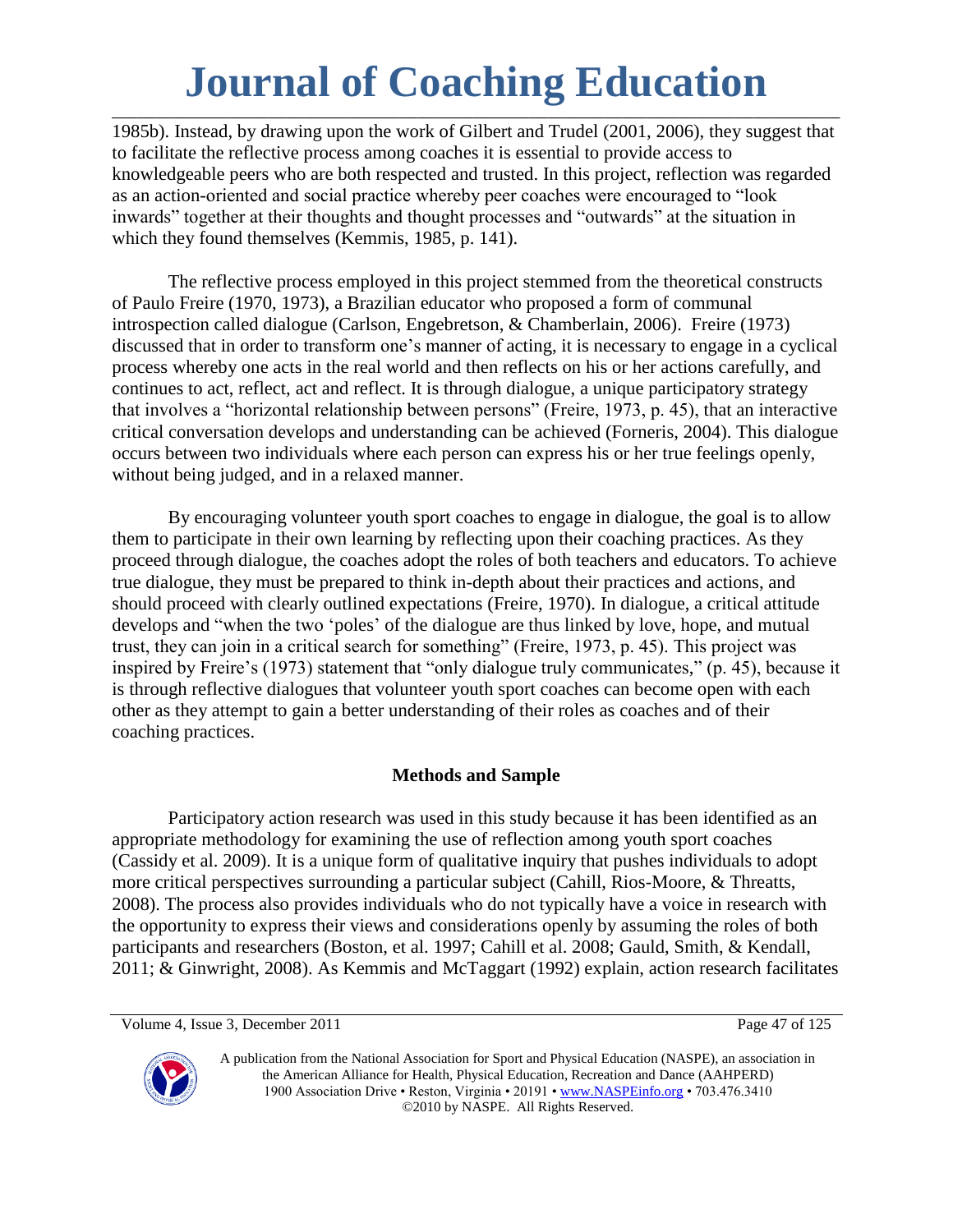a process of collective self-reflection where participants are able to develop an understanding of their practices. When participants are allowed to become researchers about an aspect of their daily lives that is important to them (such as coaching from the perspective of the authors in this project), these individuals are more likely to identify areas of their practice that need improvement and develop realistic solutions for dealing with problems that arise (Morrell, 2008).

### *Sample*

As mentioned previously, in this participatory action research project both of the authors, John Naslund and Garfield Pennington, engaged in reflective dialogues. Naslund is a novice youth sport coach with six years of experience coaching minor ice hockey for players aged 12-24 years. Pennington has over 50 years of experience coaching a variety of youth sports including basketball, soccer, and baseball for players aged 12-18 years. Both coaches work primarily with young male athletes, however, given the community setting of their respective sports organizations, there are often a small number of young female athletes on each team. Pennington was mentored on "empowerment" in a graduate course in 1980 taught by Paulo Freire. This course had a major impact on his views concerning dialogue and reflection and inspired him to apply Freire's ideas to his own coaching philosophy and to this project.

### **Action research and data collection**

Cassidy et al. (2009) explain that action research can be carried out as a four-step procedure involving *planning, acting, observing and reflecting*. These steps can be repeated in a cyclical manner, which allows for the continuous evaluation and testing of new ideas or theories that can be applied to practice (Cassidy et al. 2009). During the steps of planning and then acting, it is possible to incorporate new theories and innovative ideas into one's practice. Through the steps of observing and then reflecting, one can learn and refine his or her practices, and ultimately contribute to an evolution in practices. The participatory action research process employed in this project was modeled on these four steps. However, some alterations were made in order to develop a procedure appropriate for use among coaches. It was necessary to design a practical methodology that could effectively illustrate ways in which reflective techniques can be applied to the investigation of coaching practices. The two coach participants in this study engaged in a five-step reflective process over a six-month period that was carried out in the following order: *(1) note taking and journals; (2) seeking inspiration from others; (3) open discussions; (4) reflective dialogues; and (5) analysis*. These first three steps in the study combine the steps of *planning, acting,* and *observing* with emphasis on planning. Planning was considered to be of great importance because it was necessary to have reliable data on which to reflect upon in the subsequent steps (Cassidy et al. 2009). Steps *4* and *5* represent the *reflecting*  step; however it was divided into two phases in order to distinguish between actively engaging in

Volume 4, Issue 3, December 2011 **Page 48 of 125** 



A publication from the National Association for Sport and Physical Education (NASPE), an association in the American Alliance for Health, Physical Education, Recreation and Dance (AAHPERD) 1900 Association Drive • Reston, Virginia • 20191 • www.NASPEinfo.org • 703.476.3410 ©2010 by NASPE. All Rights Reserved.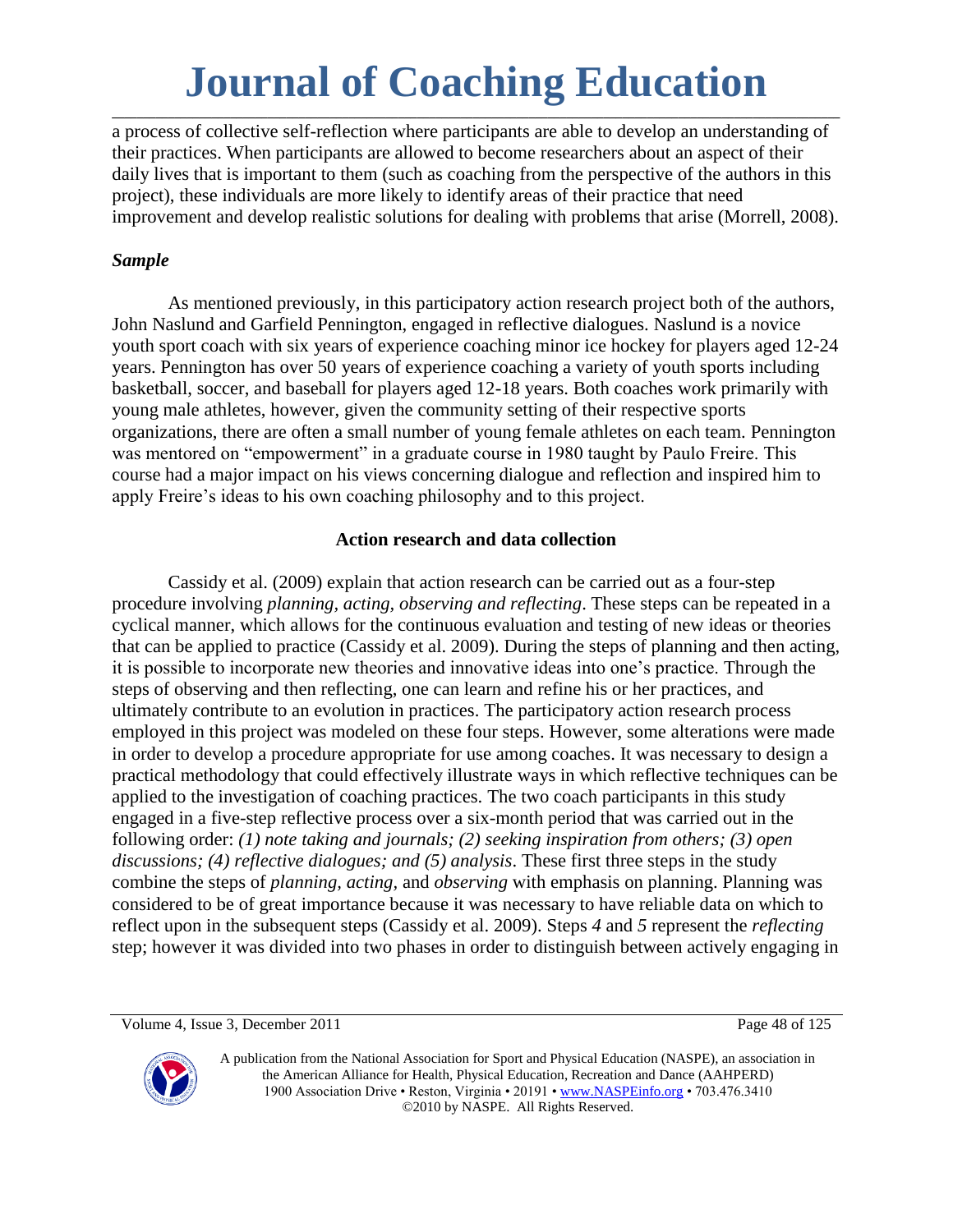**\_\_\_\_\_\_\_\_\_\_\_\_\_\_\_\_\_\_\_\_\_\_\_\_\_\_\_\_\_\_\_\_\_\_\_\_\_\_\_\_\_\_\_\_\_\_\_\_\_\_\_\_\_\_\_\_\_\_\_\_\_\_\_\_\_\_\_\_\_\_\_\_\_\_\_\_\_\_\_\_\_\_\_\_\_\_\_\_\_\_\_\_\_\_\_\_\_\_\_\_\_\_\_\_\_\_\_\_\_\_\_\_\_\_\_\_\_**

reflective dialogue compared to analysis and reflection on the content of the dialogues. A more detailed account of each of the five steps in this participatory action research process follows.

## *(1) Note taking and journals*

In this planning step the coaches kept notes and rough journals outlining some of the aspects that they found important about youth sports and coaching. They wrote about what they liked about coaching, what they considered to be their personal beliefs, and included descriptions of their good feelings, down times, hopes, dreams and questions. This activity was carried out during the sport season for a period of four months (September to December) and ranged from the beginning of the season to the middle so that following games or practices each coach could capture in notes some of their ideas and thoughts. By simply taking short notes and thinking more profoundly about coaching in general, the coaches were already engaging in the beginnings of the reflective process. This step served as a crucial transition whereby the coaches noticed subtle changes in their mindset because they were now starting to think more openly and in greater depth about their own roles as coaches. There is no set length of time required to complete this step. These coaches decided that four months would be sufficient to begin to record their experiences and document important ideas and thoughts. The content within the notes and journals from this step provided valuable insights into what was most important to each of the coaches and offered starting points to initiate the open discussions.

## *(2) Seeking inspiration from others.*

Concurrently with the first step, the coaches read widely and considered the ideas and thoughts of great coaches and educators. They read such books as *Beyond winning: The timeless wisdom of great philosopher coaches* by Gary Walton (1992), and *How to succeed in the game of life: 34 interviews with the world's greatest coaches* by Christian Klemash (2006). They looked to inspirational words and phrases written by others that captured what they personally felt about coaching and youth. This second step, which formed part of the planning process, served as an opportunity for the coaches to obtain background information before engaging in dialogue. It is important to note that this step could be accomplished in either a formal or informal manner. Coaches can refer to content on websites, community brochures, or even texts and academic journals containing information on physiology, sports medicine, pedagogy, biomechanics, and sports psychology. By consulting literature surrounding scientific foundations of coaching, this planning step could help to provide the necessary framework for developing a higher level of coaching expertise during the subsequent reflective dialogues. This step is similar to the preliminary research steps described by Cahill et al. (2008) and Sims-Gould et al. (2010), where participants were instructed to research specific topics in preparation for taking part in interviews.

## *(3) Open Discussions*

Volume 4, Issue 3, December 2011 **Page 49 of 125** Page 49 of 125

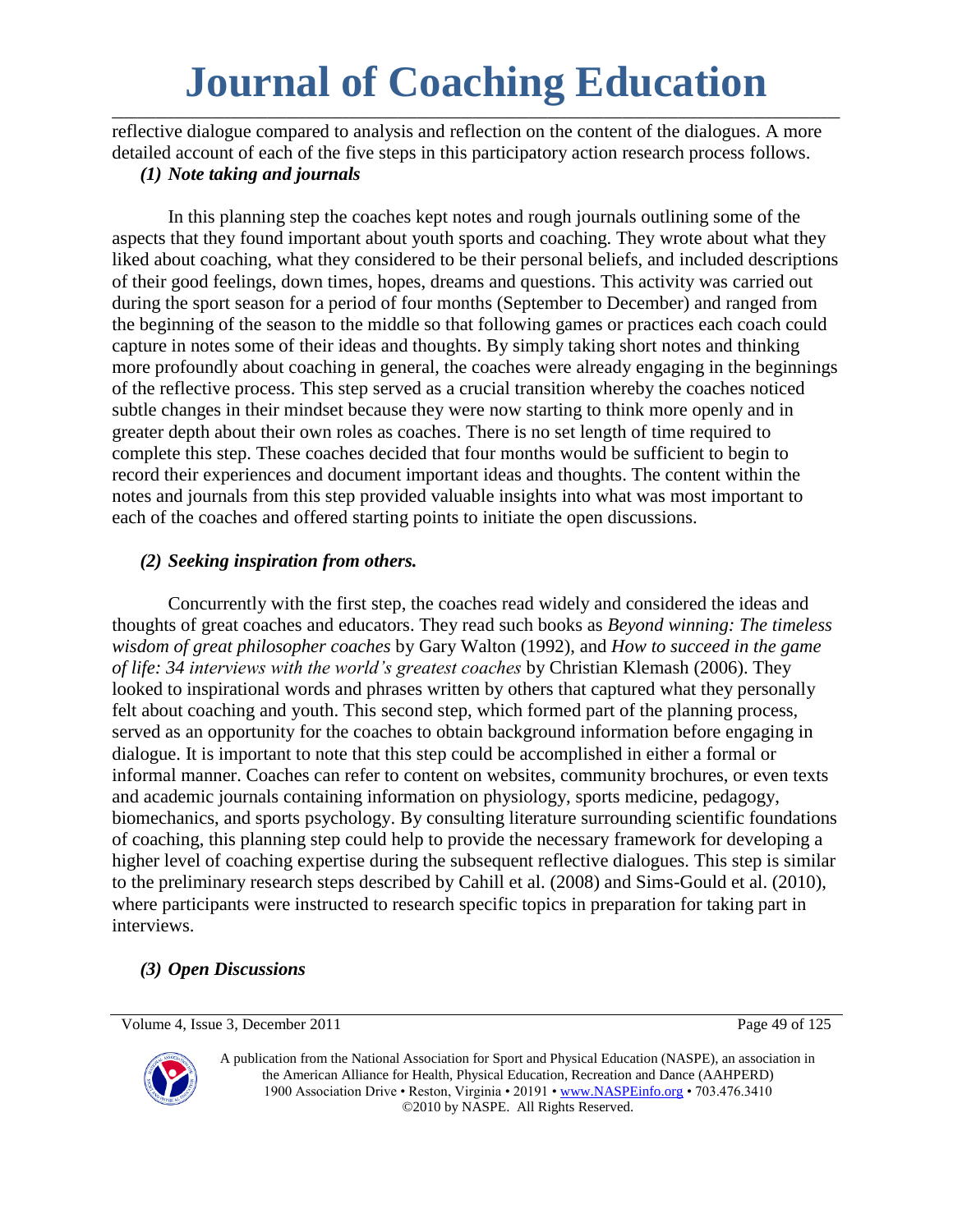Open discussions between the two coach participants were held at two times during the project. The first occurred following two months of journal writing, and the second after four months. The first open discussion allowed the coaches to check-in with each other to make sure that they were regularly updating their journals and also to discuss what types of outside sources they may have consulted. The second open discussion served as a way for the coaches to begin to share their thoughts about what that they had recorded in their journal writings and some of the inspirational ideas that they had encountered in their reading. They had the opportunity to express some of their own feelings, hopes and dreams, and frustrations. The open discussions aided the coaches in planning and selecting what coaching content would be discussed in their reflective dialogues. Based on the notes from the coaches' reflective journal writings, each coach chose several important questions and points that they wanted to examine during the reflective dialogues. During the final open discussion, each coach presented a list of 15-20 points of interest that they had selected from their own journal writings. The coaches then read through their lists together and combined similar and overlapping points. Through this process, a total of 27 questions (see questions in Appendix 1) relating to topics of coaching interest were identified. These included teamwork, disciplinary action, communication, respect, practice planning, challenges of coaching, and skill development. These questions were then further examined and interrogated through reflective dialogues.

## *(4) Audio-recorded reflective dialogues*

During this important step, the coaches engaged in audio-recorded reflective dialogues. These were semi-structured, in-depth audio-recorded conversations that occurred over a two-day period in January, approximately two weeks following the completion of the journal writing and final open discussion. The two-week separation between Steps 3 and 4 was due to scheduling and availability, though it seems to have provided to the coaches with an opportunity to ponder the questions individually prior to engaging in reflective dialogue.

During these audio-recorded conversations, the coaches commented upon and investigated those questions that they had identified during their second open discussion. Their conversations focused and enlarged upon the questions and offered further explication of details recorded in their reflective journal writings. A notable characteristic of these conversations was that the dialogues occurred between two individuals who were mutually respectful, and a mentor-mentee relationship developed with a junior coach (Naslund) interested in learning from a senior coach (Pennington). As well, the coaches were both committed to open reflection as a way of examining their coaching practices. During these discussions, each coach engaged in honest heart-to-heart reflection on their coaching strategies, techniques, challenges, and joys.

Volume 4, Issue 3, December 2011 **Page 50 of 125** Page 50 of 125



A publication from the National Association for Sport and Physical Education (NASPE), an association in the American Alliance for Health, Physical Education, Recreation and Dance (AAHPERD) 1900 Association Drive • Reston, Virginia • 20191 • www.NASPEinfo.org • 703.476.3410 ©2010 by NASPE. All Rights Reserved.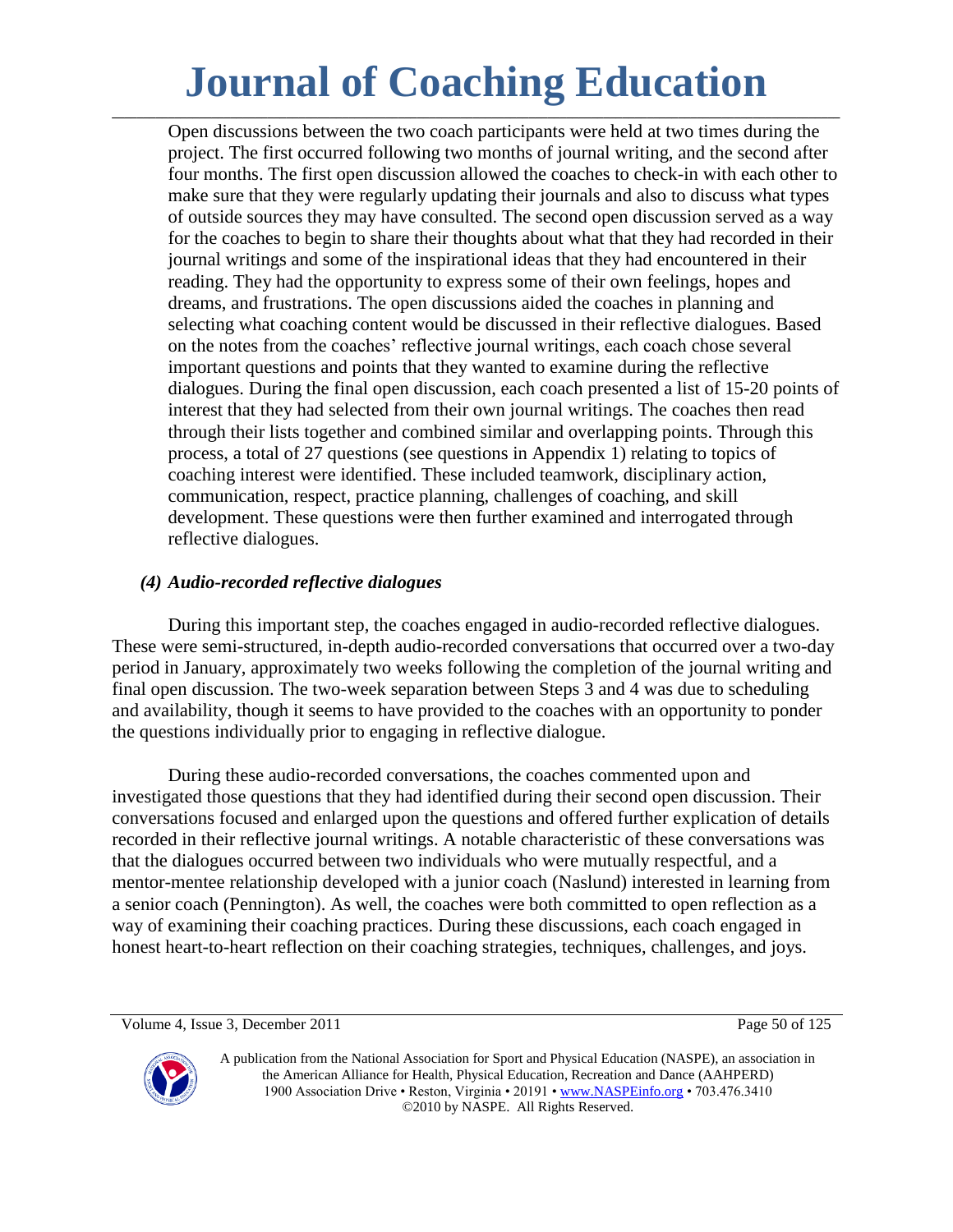**\_\_\_\_\_\_\_\_\_\_\_\_\_\_\_\_\_\_\_\_\_\_\_\_\_\_\_\_\_\_\_\_\_\_\_\_\_\_\_\_\_\_\_\_\_\_\_\_\_\_\_\_\_\_\_\_\_\_\_\_\_\_\_\_\_\_\_\_\_\_\_\_\_\_\_\_\_\_\_\_\_\_\_\_\_\_\_\_\_\_\_\_\_\_\_\_\_\_\_\_\_\_\_\_\_\_\_\_\_\_\_\_\_\_\_\_\_**

## *(5) Analysis*

In this step, the audio-recorded reflective dialogues were transcribed verbatim and checked by a research assistant. The data was then analyzed following the model of grounded theory described by Corbin and Strauss (1990), where concepts must be grounded in "the reality of data" (p. 420). In other words, in order to be deemed relevant, a concept must emerge from the recorded dialogues on multiple occasions. Given that the focus of this study was on the process of reflection more than on the specific content of the dialogues, this was a suitable way to analyze the audio-recorded dialogues. The authors read and re-read the transcripts to identify recurring themes and similar characteristics. Together, the authors generated a list of 16 concepts that were present throughout the recorded dialogues. They then ranked these concepts in order based on the number of times each concept emerged in the conversations, which allowed them to further group these concepts into prominent themes. A concept was only included as a prominent theme if it stood up to the continued scrutiny of grounded theory analysis by emerging at repeated occasions within the recorded dialogues regardless of a its personal significance or importance to the authors (Corbin & Strauss, 1990). Because the questions that prompted the dialogues were self-selected, they represented questions, topics, and themes that were important to each coach in seeking to improve their coaching practices. After refining the identified concepts, both researchers agreed that six themes relevant to coaching development emerged. As an attempt to limit any researcher bias that may have occurred during the selection of the six themes, a research assistant compared these themes with the content of the transcripts and the list of concepts. The use of a third-party research assistant to review the analysis process has been discussed elsewhere as an important strategy for generating feedback and ensuring validity of the findings (Wiersma & Sherman, 2005).

### **Findings**

It is important to point out that the six themes identified during the analysis step were meaningful to the coach participants in this project, and are representative only of what they considered to be important issues in youth sport coaching. These results are reported here in order to illustrate fully the practical benefits each coach participant obtained through engaging in the reflective process. These results are not applicable to other youth sport coaches, and in fact if other youth sport coaches were to participate in a similar reflective process they might find that entirely different themes would emerge as being important.

The themes identified by the coach participants in this project included: *(1) Motivation; (2) Confidence building; (3) Team spirit; (4) Communication; (5) Relationship building; and (6)* 

Volume 4, Issue 3, December 2011 Page 51 of 125



A publication from the National Association for Sport and Physical Education (NASPE), an association in the American Alliance for Health, Physical Education, Recreation and Dance (AAHPERD) 1900 Association Drive • Reston, Virginia • 20191 • www.NASPEinfo.org • 703.476.3410 ©2010 by NASPE. All Rights Reserved.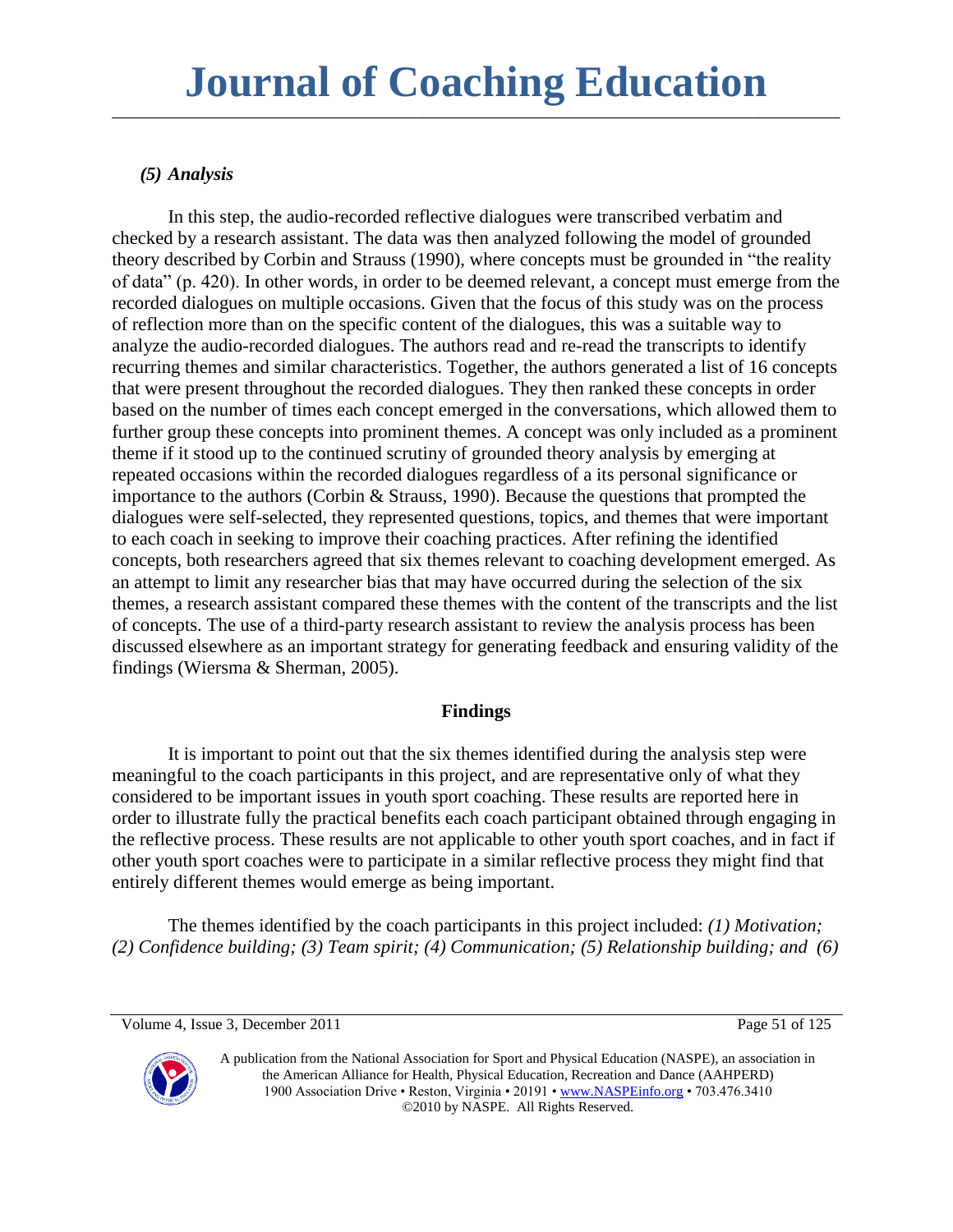*Values of coaching.* The dialogues around these themes revealed salient points that could be considered in trying to enhance coaching practices.

### *(1) Motivation*

Finding strategies to motivate youth was a common and overriding challenge experienced by both of the coaches. Pennington mentioned that some young athletes do not make sport a priority in their lives, which leads to motivational issues:

*"I am really keen to play, and to play hard and to practice to get some skill, but for a lot of the kids that I have worked with, this is not in any way near their top list of priorities. So motivation with those kids, their sort of internal motivation is pretty lacking, and I think that's one of my big challenges."*

Each coach elaborated upon the role of extrinsic and intrinsic motivators. They talked about and defined extrinsic motivators to be outside influences, such as encouragement from coaches and peers, or the involvement of friends in the same sport. Intrinsic motivators, on the other hand, they concluded were more profound and of greater lasting significance and encompassed a young athlete's desire to play simply because of their love of the sport. Intrinsic motivators stem from having a positive attitude towards the game, and feeling good about oneself. Both coaches concurred that these intrinsic motivators were more difficult to foster, as some young athletes appear not to be intrinsically motivated in the community sport environment. This brought up the issue of those youngsters who "don't care." Through their experiences in very different sports, both coaches agreed that they had coached youth who were marginally interested, and were not motivated to play or practice.

The coaches described strategies that could be used to help motivate players, such as having these players set individual goals, mainly short term goals, and to help these players recognize achievement in many aspects of the game. Other motivational techniques included having players identify with good role models in their favorite position and even by watching their sports heroes on television. However, following their discussions, motivation remained for both coaches a critical challenge and one that had no easy answers with regard to interventions that could be employed to overcome lack of player motivation.

## *(2) Confidence Building*

Both coaches identified building confidence among young athletes as an important aspect of youth sport coaching. Complimenting young athletes legitimately, recognizing the positive aspects of their performance each session, providing leadership opportunities, and looking for the strengths in every team member were identified as important ways to help build player confidence. It is also important to insist that other teammates play a part in this process of



A publication from the National Association for Sport and Physical Education (NASPE), an association in the American Alliance for Health, Physical Education, Recreation and Dance (AAHPERD) 1900 Association Drive • Reston, Virginia • 20191 • www.NASPEinfo.org • 703.476.3410 ©2010 by NASPE. All Rights Reserved.

Volume 4, Issue 3, December 2011 Page 52 of 125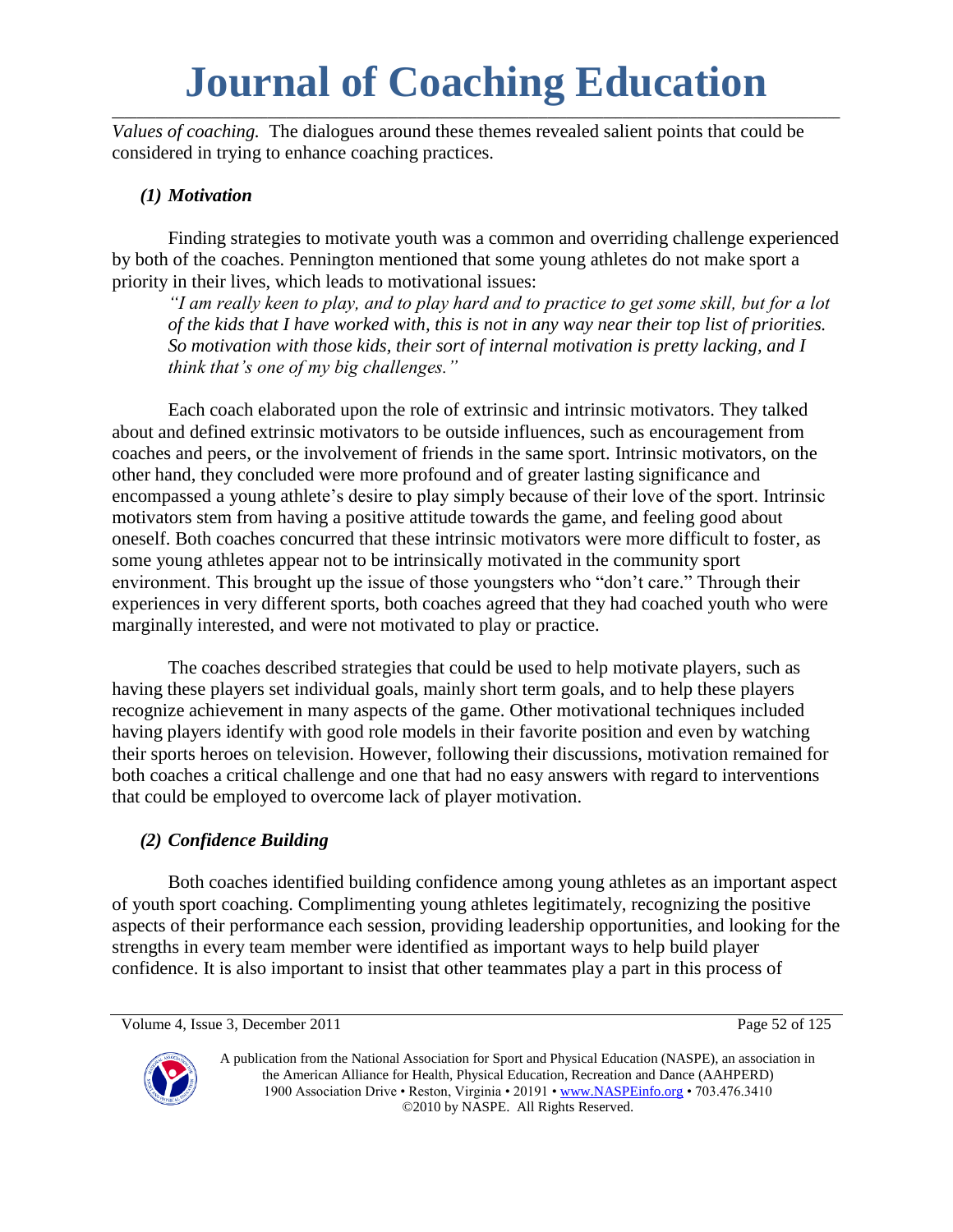building confidence with their peers. Both coaches considered it very important to authentically acknowledge each player's strengths and unique abilities, and discussed how drills and practices could be structured in such a way to help kids feel safe and more confident about their play.

Pennington asserted that using stations, pairing teammates up, creating little competitions throughout practices and establishing individualized performance targets were, in his experience, effective strategies that could be used to develop confidence. These techniques were found to be particularly useful because they generated "little successes" for individual players and then ultimately for the team as a whole. The coaches stressed the importance of getting players in situations where they can succeed. Whether this strategy can help to develop a young athlete's self-efficacy, which results in improved confidence, or vice versa, was not discussed in detail by the coaches. However, they agreed that creating success is instrumental in fostering positive attitudes in sport.

Naslund provided the example of positions, and how it is necessary for coaches to select what positions certain players will play. For example, by placing a weaker player in a position on the playing field that requires fewer responsibilities, such as a winger in ice hockey, that player may have a greater chance of achieving success and will not feel as discouraged. Lastly, the coaches considered the need to build on the enthusiasm and eagerness of young athletes in order to reward them for their efforts and strengthen their confidence further:

*"If you see that they are eager to learn and want to, and then you help encourage that and build on that, I think that is certainly part of coaching."* (Naslund)

### *(3) Team Spirit*

A common thread found throughout the reflective dialogues was their discussion of the term, "team spirit." At first the coaches struggled to define "team spirit," especially considering how frequently this term is used in such a wide variety of contexts. They decided that "team spirit" is very important. It is an essential characteristic that separates good teams from bad teams. They agreed that "team spirit" is what makes a team feel successful as it can pull teams together, and the teams that have it are capable of going a long way towards achieving success. However, they had difficulty quantifying this statement — what does team spirit look like? How can you measure it? And, what can a coach do to develop it?

They considered John Wooden's definition of team spirit as "an eagerness to sacrifice personal interests or glory for the welfare of all, the team comes first," (Walton, 1992, p. 48). Aspects of team spirit and ways of enhancing team spirit that they could identify based on their coaching experiences included creating a welcoming environment, organizing team gatherings on and off the playing field (e.g., team breakfasts or outings), encouraging interaction between team members, and setting goals as a team. Pennington also mentioned how firm, fair, and consistent leadership is necessary for developing team spirit. The coaches concluded that even

Volume 4, Issue 3, December 2011 Page 53 of 125





A publication from the National Association for Sport and Physical Education (NASPE), an association in the American Alliance for Health, Physical Education, Recreation and Dance (AAHPERD) 1900 Association Drive • Reston, Virginia • 20191 • www.NASPEinfo.org • 703.476.3410 ©2010 by NASPE. All Rights Reserved.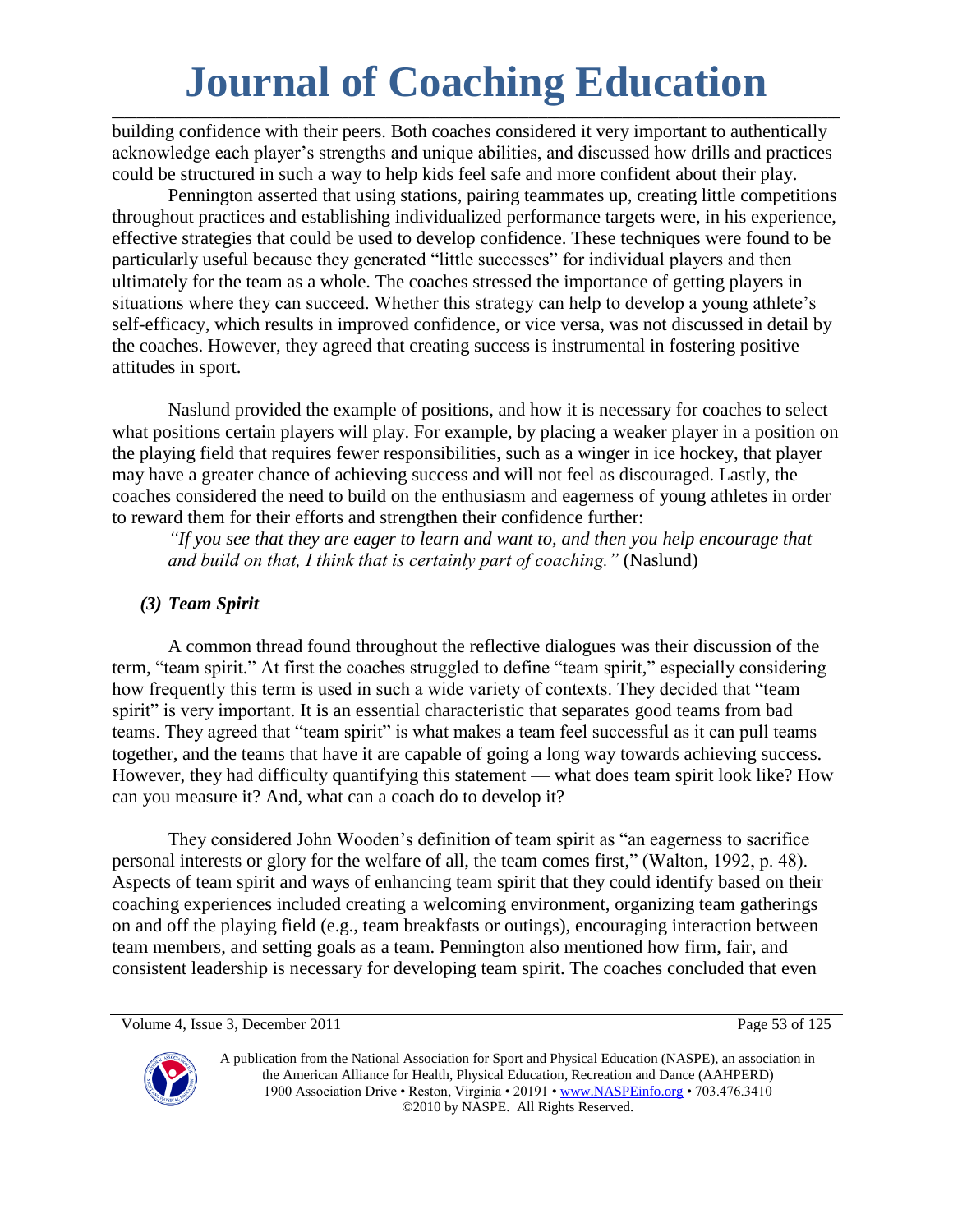**\_\_\_\_\_\_\_\_\_\_\_\_\_\_\_\_\_\_\_\_\_\_\_\_\_\_\_\_\_\_\_\_\_\_\_\_\_\_\_\_\_\_\_\_\_\_\_\_\_\_\_\_\_\_\_\_\_\_\_\_\_\_\_\_\_\_\_\_\_\_\_\_\_\_\_\_\_\_\_\_\_\_\_\_\_\_\_\_\_\_\_\_\_\_\_\_\_\_\_\_\_\_\_\_\_\_\_\_\_\_\_\_\_\_\_\_\_**

when employing certain strategies or practices, it is challenging to develop and maintain team spirit.

"*When considering team spirit in actual games and playing as a team, this is something that I have always struggled with through coaching hockey because there's always kids that won't pass the puck, won't play as a team, they play as an individual and you can't play as an individual, and it is very hard breaking those kind of habits."* (Naslund)

## *(4) Communication*

The coaches considered communication as an essential element in effective youth sport coaching; whether it was communicating with players, communicating with officials, communicating with fellow coaches, or communicating with parents. Communication with fellow coaches was crucial, because this component encompassed important team-related tasks such as organizing or planning practices. Garfield found that the limited time coaches have together and often the differences in their coaching values and styles serves to inhibit authentic coach-to-coach communication.

Through positive communication, coaches relate to their players and build positive relationships. One technique that the coaches identified as being beneficial to communicating with youth was that of giving the players greater responsibility. By giving players more things to look after and by allowing them to be responsible for certain tasks, the result is more likely be that of building trusting relationships. In turn, the players may be more inclined to ask the coach questions, thereby keeping the lines of communication open.

*"I think that one of the biggest mistakes that we make in coaching is not relating to the kid as an individual because we talk to the team… we talk to the team all the time."*  (Pennington)

Disciplining players was also regarded as a form of communication. There will always be instances where players need to be disciplined, however, it is the language used in this process that needs to be considered closely because it can impact the relationship between the coach and that player or the entire team. Through the reflective dialogues, the coaches discussed issues related to bullying. They decided that bullying belongs under the theme of communication because through various communication strategies, it is possible to resolve and eliminate bullying situations. Often, bullying occurs between more skilled players who become impatient with less skilled players. Youth sport coaches cannot ignore situations involving bullying, and they need to attend to situations privately with the players who are responsible for bullying. This requires the ability to communicate clearly and assertively.

Volume 4, Issue 3, December 2011 Page 54 of 125





A publication from the National Association for Sport and Physical Education (NASPE), an association in the American Alliance for Health, Physical Education, Recreation and Dance (AAHPERD) 1900 Association Drive • Reston, Virginia • 20191 • www.NASPEinfo.org • 703.476.3410 ©2010 by NASPE. All Rights Reserved.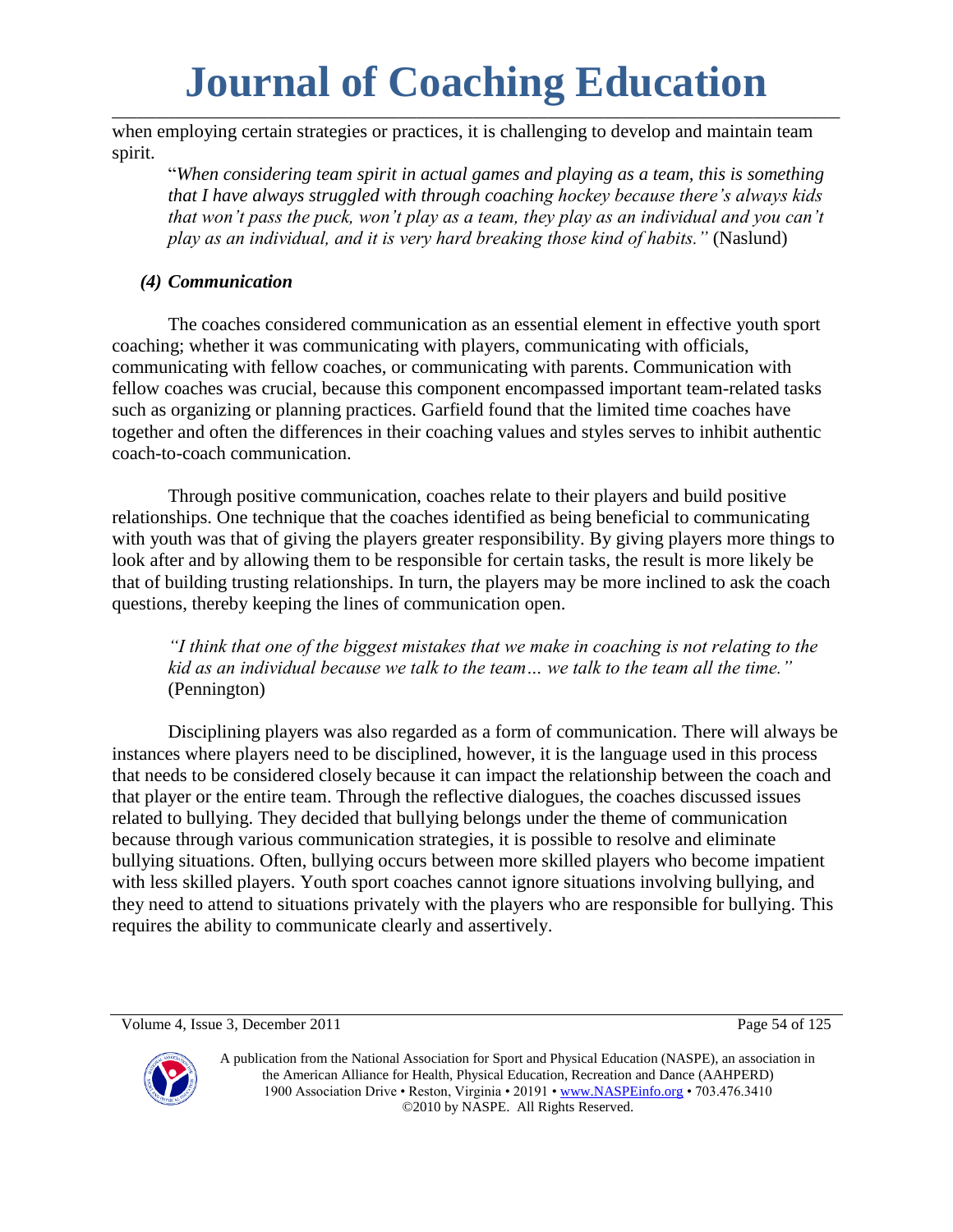**\_\_\_\_\_\_\_\_\_\_\_\_\_\_\_\_\_\_\_\_\_\_\_\_\_\_\_\_\_\_\_\_\_\_\_\_\_\_\_\_\_\_\_\_\_\_\_\_\_\_\_\_\_\_\_\_\_\_\_\_\_\_\_\_\_\_\_\_\_\_\_\_\_\_\_\_\_\_\_\_\_\_\_\_\_\_\_\_\_\_\_\_\_\_\_\_\_\_\_\_\_\_\_\_\_\_\_\_\_\_\_\_\_\_\_\_\_**

*"I think challenging it, making it* [bullying]*-- trying to make it part of a team ethic, dealing with someone privately, you know giving them a second chance, not, not ignoring it I don't think."* (Pennington)

By means of effective communication, a no-tolerance policy for bullying can become part of a team's ethic. Bullying is difficult to avoid and it frequently emerges in different forms, either as subtle and behind the scenes, or as verbal and physical acts. The coaches in this project concurred that bullying must never be ignored. Youth sport coaches must emphasize to their teams that by supporting one another in a raft of different ways, they are going to become a better team.

### **(5)** *Relationship Building*

Building positive relationships with players is an important part of youth sport coaching. While many strategies to build relationships require good communication, the coaches talked about a few techniques that could help them relate to their players as individuals. For example, creating player profiles by using a simple two-page sheet of questions that covers the basics such as their favorite music, movies, and foods, as well as sporting backgrounds, school and work commitments. These profiles enable coaches to get to know general details about the character of each player.

Talking to each player before and after games is also important. This can be as simple as a pat on the back after practice, asking how they are doing, or just saying hello. Acknowledgment of each player as an individual is essential in order to build good relationships and maintain a positive team environment. It is also important to take suggestions from players when planning practices or activities, as this makes them feel as though they are part of the decision-making process. Nicknames are also a useful strategy for developing positive relationships and making kids feel like they are part of a team. Regardless of the strategies used, a positive relationship with young athletes is essential in order to coach effectively.

### *"The better I know them the better I think I can work with them."* (Pennington)

Additionally, as Pennington explained, the main benefit is the lifelong regard that can develop among team members and between coaches and players especially if the experiences are positive. Building relationships cannot be conducted according to a set formula, but rather comes as a result of consistent attempts by all those involved to be open, honest and caring. This is not an easy task because of competing factors and differing expectations; however, the coaches in this project believe that it is possible.

## *(6) Values of Coaching Youth Sports*

Volume 4, Issue 3, December 2011 **Page 55 of 125** Page 55 of 125





A publication from the National Association for Sport and Physical Education (NASPE), an association in the American Alliance for Health, Physical Education, Recreation and Dance (AAHPERD) 1900 Association Drive • Reston, Virginia • 20191 • www.NASPEinfo.org • 703.476.3410 ©2010 by NASPE. All Rights Reserved.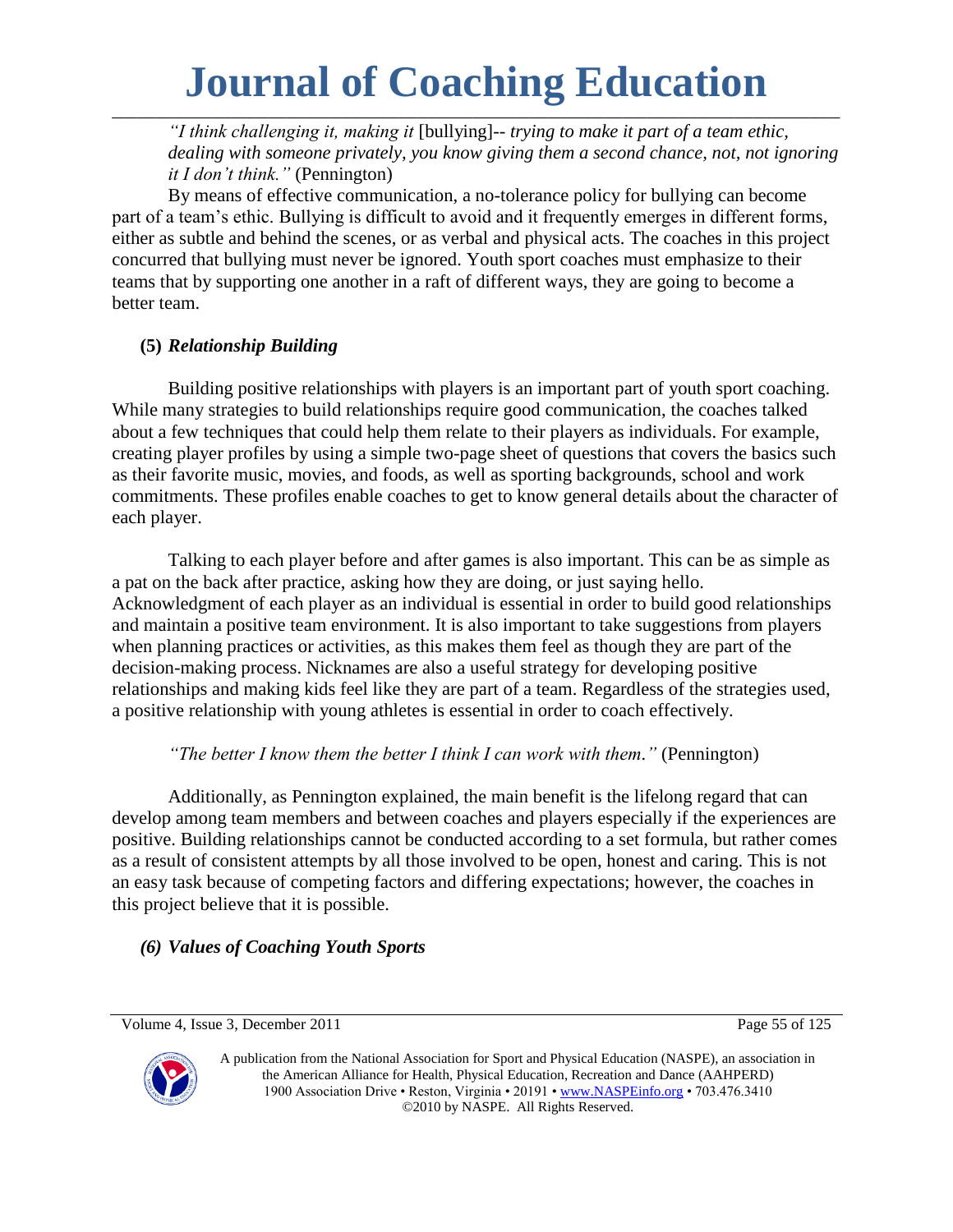**\_\_\_\_\_\_\_\_\_\_\_\_\_\_\_\_\_\_\_\_\_\_\_\_\_\_\_\_\_\_\_\_\_\_\_\_\_\_\_\_\_\_\_\_\_\_\_\_\_\_\_\_\_\_\_\_\_\_\_\_\_\_\_\_\_\_\_\_\_\_\_\_\_\_\_\_\_\_\_\_\_\_\_\_\_\_\_\_\_\_\_\_\_\_\_\_\_\_\_\_\_\_\_\_\_\_\_\_\_\_\_\_\_\_\_\_\_**

Many of the things that these coaches valued most about coaching were expressed in their reflective dialogues. They strongly agreed that what they valued most is the "relationship with the individuals on the team above everything else" (Pennington), and that "mutual respect between coach and player is something that is not easy to achieve but when it develops it is a wonderful thing." (Pennington). The coaches also valued the "friendships that develop with fellow coaches" (Naslund) and described rewarding aspects of teaching youth.

*"When you can teach a kid something and then see it happen… I think as great as it might be for the actual kid having the success, I think it might even be a greater success for the coach, especially if they fostered that success."* (Naslund)

*"Seeing a kid improve and succeed, that to me has been the best."* (Pennington)

They also described the sense of community that develops through youth sport coaching and agreed that many of the long-term benefits are often unforeseen. Lastly, Pennington emphasized how rewarding it can be to get to know a young athlete, which ties in closely with the previous theme surrounding relationship building.

*"If I can have a relationship with them* [my players] *that's long-lasting, like for a… former athlete to greet me warmly or to remember we did these good things, that's what I value most."*

## **Discussion**

Previous research on youth sport coaching has evaluated the effectiveness of formal coach education programs, and has examined the practices employed by elite coaches. This project adds to the growing body of coaching literature by providing a practical demonstration of the process of reflection and how reflective dialogue can be used among volunteer youth sport coaches within communities in British Columbia, Canada. The project provides a meaningful and authentic example to other youth sport coaches interested in investigating their practices by engaging in dialogue. The six themes – *motivation, confidence building, team spirit, communication, relationship building,* and *values of coaching* – identified by the coaches in this project were meaningful to them. Reflective dialogues provide valuable opportunities for experienced coaches to transfer coaching knowledge and authentic accounts of their coaching experiences to younger coaches in an open and respectful manner. Even though formal coaching education programs have developed significantly since emerging approximately 30 years ago (Gilbert & Trudel, 1999), they cannot provide the individualized and personalized context that emerges through reflective dialogue. In a study conducted by Wright et al. (2007), volunteer youth sport coaches indicated that they learn more through experience and communicating with fellow coaches when compared to formal coach education programs. For example, a coach

Volume 4, Issue 3, December 2011 Page 56 of 125

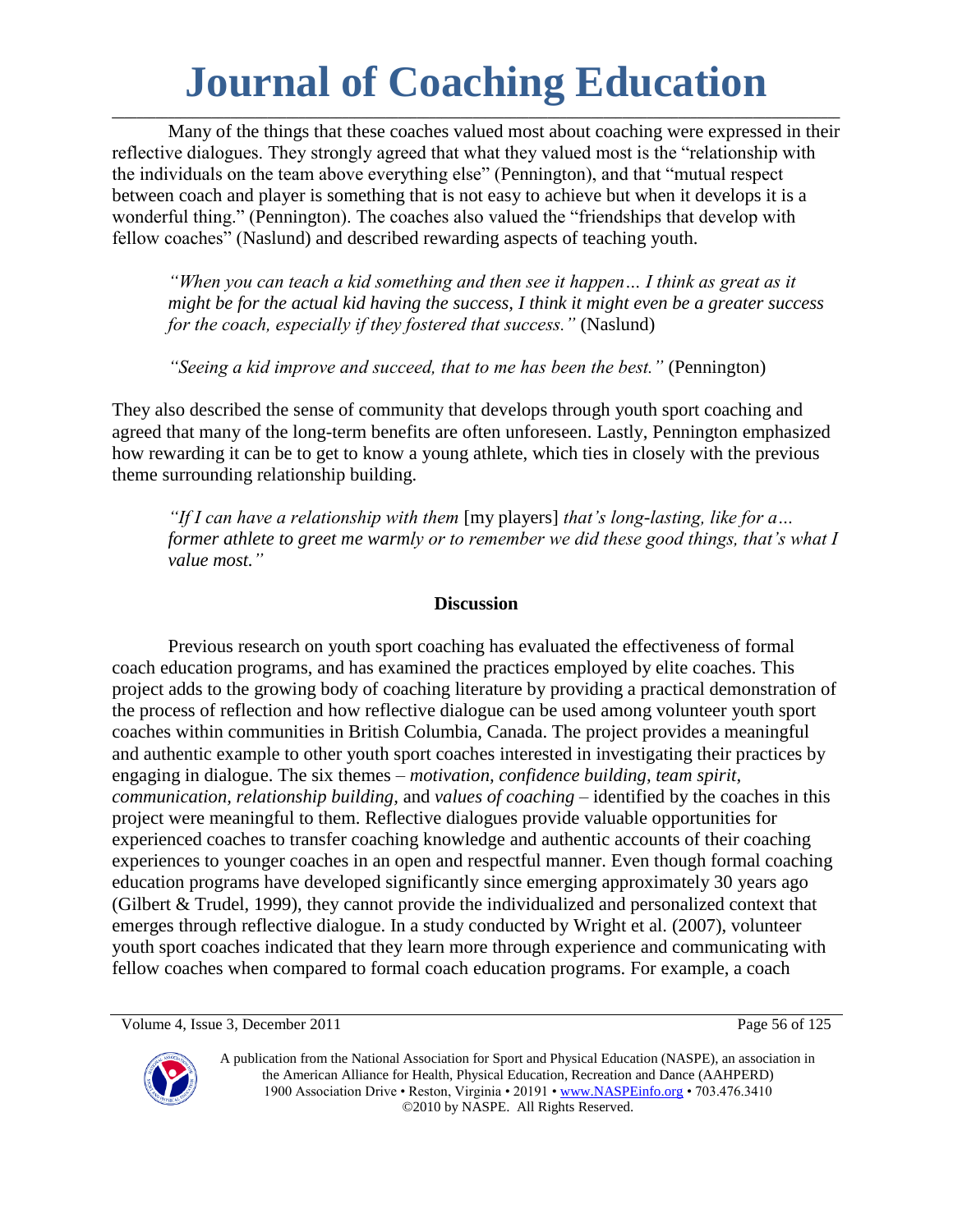education program may discuss the importance of motivation, team spirit and communicating with players, just as the coaches in this project did. However, a coaching education program cannot possibly provide the same personal insights surrounding these topics as was seen through the coaches' reflective dialogues. It is only through such open conversation that authentic emotions and feelings will arise, a critical attitude develops, and true communication takes place (Freire, 1973).

As the coaches' reflective dialogues progressed, they became more open and relaxed; and the content of their discussions developed in meaning and became more profound. By writing and talking about their coaching practices and strategies using reflective techniques and reflective dialogues, the coaches in this study began to understand some of their motivations for coaching. Through their reflective dialogues they considered motivators other than the often stated, "for the love of the game" or "for the love of my son." They agreed that an important motivator for youth sport coaches is the idea that you can help young people develop in terms of character and skill, and allow them to find enjoyment through participating in sport. Pennington described how he believes that sport helped him to develop confidence, self esteem, communicative abilities, cooperation, and other life skills, and that he wants to see the same thing happen to the youth he coaches.

The coaches considered their generational differences and whether these differences in age affected their coaching practices. Given that the two coaches are 50 years apart in age, and that each is involved in different sports, they found that they share very similar coaching values. They identified similarities in their fundamental views and practices in regards to equitable playing time, disciplinary action, working with other coaches, and relating to young athletes. Their generational differences may have resulted in their showing greater tolerance for each other and a greater desire to engage in the conversation. Their generational differences may also have contributed to a mentor-mentee relationship that was evident as part of the reflective dialogues. Naslund commented on the usefulness of discussing topics related to youth sport coaching with a more experienced coach, and how he plans to apply some of the techniques mentioned by Pennington to his own coaching practices.

The implications of older and younger coaches speaking openly to one another are potentially profound. If both parties really listen to each other and seriously consider the views of the other person, then the learning can be enormous. However, there are some serious caveats. Real listening and the exchange of ideas and experiences requires a shift in attitude for many individuals. It also involves hard work, a willingness to reconsider past practices, and a suspension of judgment until all things have been shared. Communication between two people is difficult in all walks of life and it is so in terms of dialogue between an older expert coach and a younger novice coach. The primary elements in achieving meaningful dialogue are a willingness to learn and mutual respect – easy to say, but much more difficult to achieve. Dialogue is



A publication from the National Association for Sport and Physical Education (NASPE), an association in the American Alliance for Health, Physical Education, Recreation and Dance (AAHPERD) 1900 Association Drive • Reston, Virginia • 20191 • www.NASPEinfo.org • 703.476.3410 ©2010 by NASPE. All Rights Reserved.

Volume 4, Issue 3, December 2011 Page 57 of 125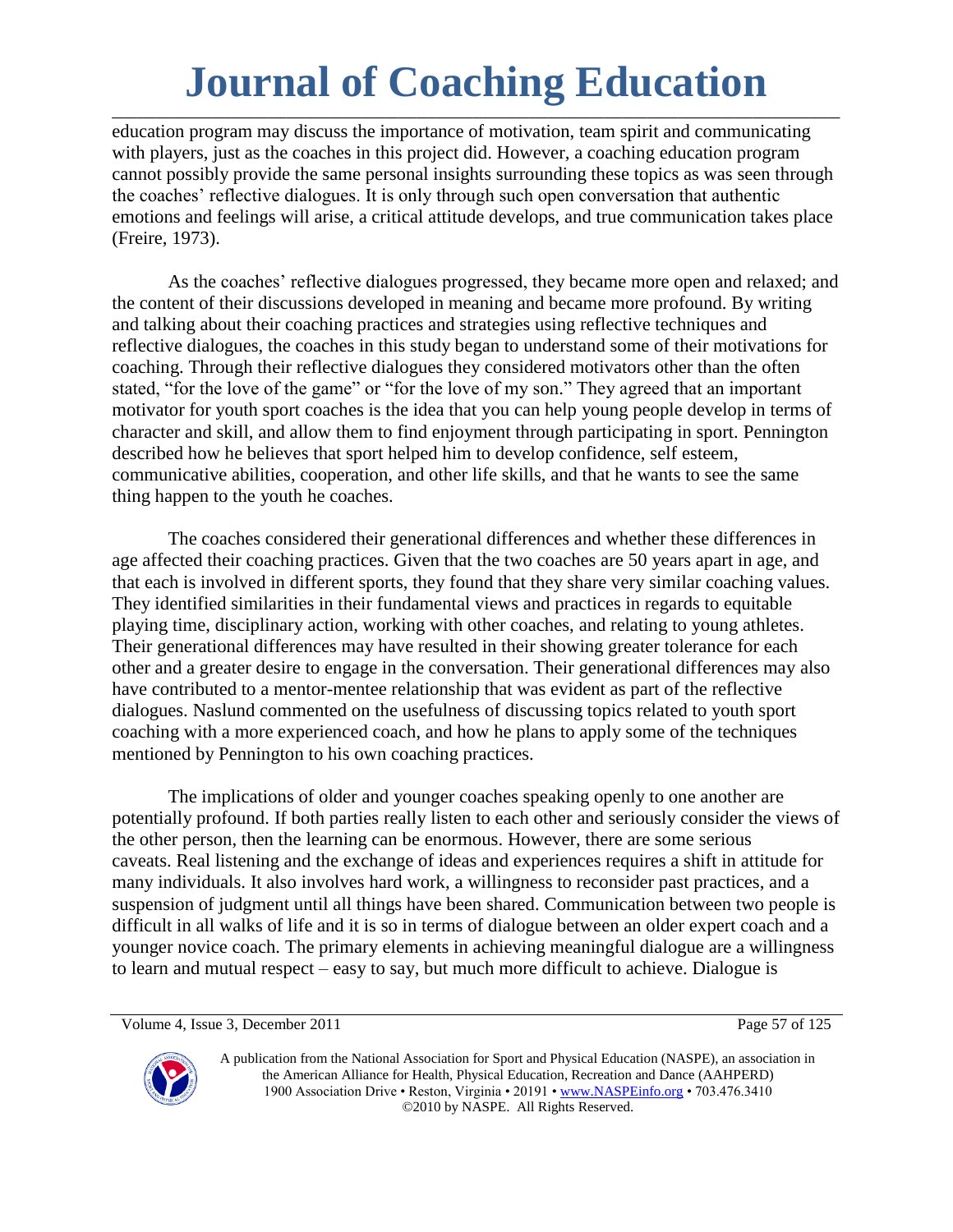**\_\_\_\_\_\_\_\_\_\_\_\_\_\_\_\_\_\_\_\_\_\_\_\_\_\_\_\_\_\_\_\_\_\_\_\_\_\_\_\_\_\_\_\_\_\_\_\_\_\_\_\_\_\_\_\_\_\_\_\_\_\_\_\_\_\_\_\_\_\_\_\_\_\_\_\_\_\_\_\_\_\_\_\_\_\_\_\_\_\_\_\_\_\_\_\_\_\_\_\_\_\_\_\_\_\_\_\_\_\_\_\_\_\_\_\_\_** difficult and messy, but ultimately it has the potential to be much better pedagogically than other alternatives.

Intergenerational dialogue could b

e particularly important for volunteer youth sport coaches given their transient nature and high turnover rates. After coaching for only two to three years, many volunteer youth sport coaches move on because their son or daughter also moves on, and these coaches take with them all of their coaching knowledge and experiences gained during that period. One way to attempt to deal with this is to encourage these coaches to document what they do so that their experiences can be transmitted over time and perhaps replicated in some ways. An open dialogue between an older coach and a younger coach is an effective method to transfer this coaching knowledge. Freire emphasizes the importance of generational knowledge transfer when he states that:

*"All new knowledge is generated from knowledge which has become old, which in its turn had been generated from previous knowledge."* (Freire, 1973, p. 119).

For the men and women who have volunteered as coaches in the community at some point, there should be a type of "give-back" project where these individuals are encouraged to draw from their experiences to help younger coaches in their development and practices. The possibility of exposing young coaches to the experiences and wisdom of elders would contribute immensely to the welfare of the young athletes with whom they work.

In addition, as part of this project the coaches attempted to frame their coaching experiences, and relate their coaching values, to the ideals and thoughts expressed through the words of great philosopher coaches. One coach in particular who the writers were able to identify with in terms of their coaching practices was John Wooden, a former basketball coach at UCLA whose teams won more NCAA championships than any other university in the United States (Walton, 1992). John Wooden always ended practices with a light touch, a joke, or an affectionate pat on the back for players (Walton, 1992). He never used physical punishment such as running laps or doing push-ups, because he wanted to keep practice a desirable activity. He made it clear that everyone had a role on the team and it was essential that the players not only respected and trusted his judgments, but also knew that he was interested in them as individuals. Additionally, Wooden maintained consistency in his coaching practices, that way his players always knew where he stood on an issue. Walton (1992) attests to this in a chapter of his book, *Beyond winning: The timeless wisdom of great philosopher coaches*, when he describes the coaching success of John Wooden:

Volume 4, Issue 3, December 2011 **Page 58** of 125

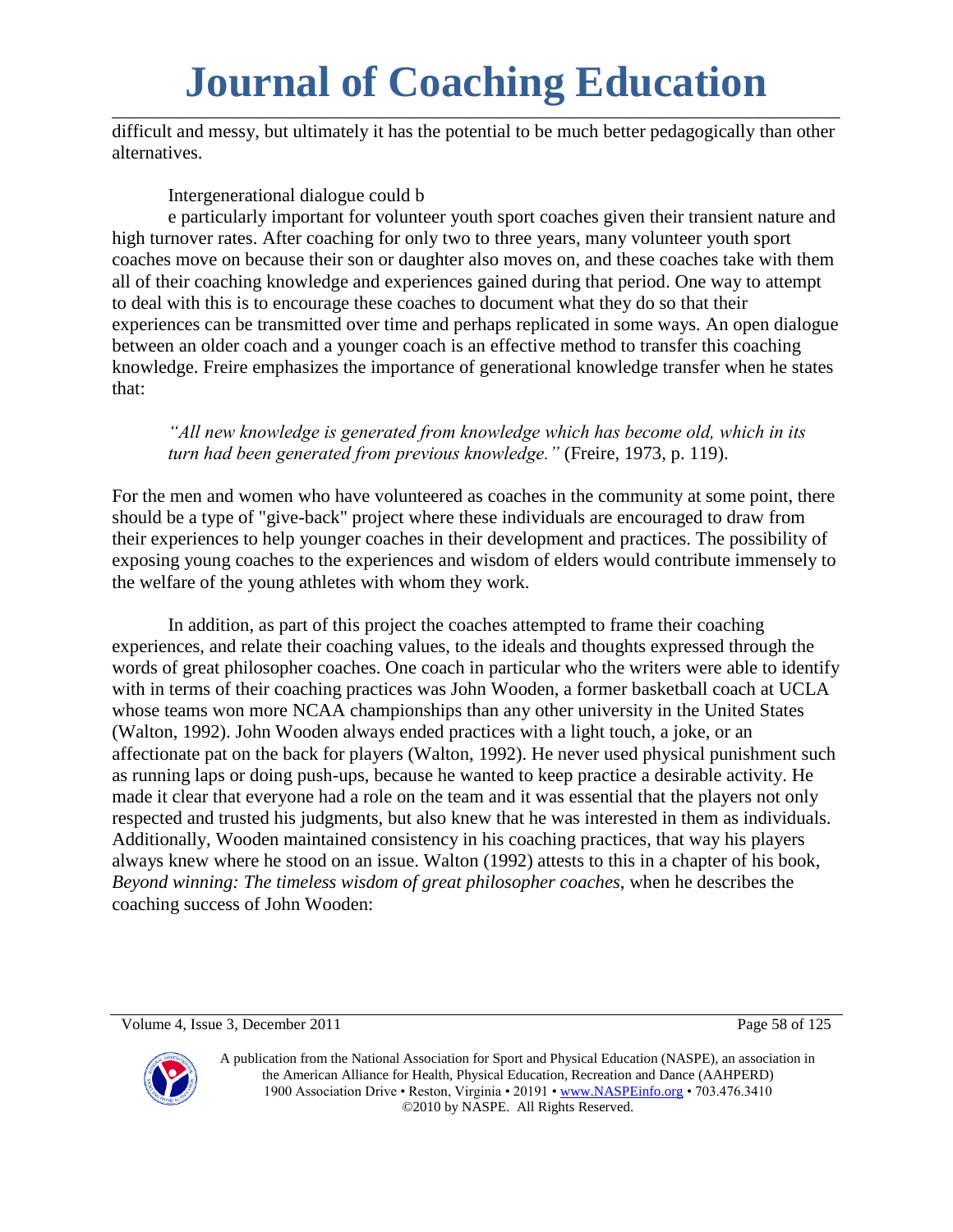**\_\_\_\_\_\_\_\_\_\_\_\_\_\_\_\_\_\_\_\_\_\_\_\_\_\_\_\_\_\_\_\_\_\_\_\_\_\_\_\_\_\_\_\_\_\_\_\_\_\_\_\_\_\_\_\_\_\_\_\_\_\_\_\_\_\_\_\_\_\_\_\_\_\_\_\_\_\_\_\_\_\_\_\_\_\_\_\_\_\_\_\_\_\_\_\_\_\_\_\_\_\_\_\_\_\_\_\_\_\_\_\_\_\_\_\_\_**

*"Great accomplishments and best efforts rest on a base of joyous hard work that sustains enthusiasm and integrates individual skills and efforts in an atmosphere of cooperation, personal regard, and commitment,"* (Walton, 1992, p. 47).

It was fascinating for both of the coaches in this study to consider how the techniques employed by a respected and successful coach such as Wooden concurred with many of their own coaching techniques, values and beliefs.

It is important to make clear that what the coaches in this project found through their reflective dialogues was indeed meaningful to them. However, as mentioned previously, if other coaches were to engage in the same process it is possible that different themes would emerge. The value in this study lies not in the findings, but in the avenue through which these findings were generated. Such a methodology is effective in eliciting the important point-of-views of volunteer youth sport coaches. The content of reflective dialogue could vary substantially between coaches, as elements such as the environment, neighborhood, socioeconomic factors, culture, type of sport, age and experience of the coaches involved, and level of the athletes could all influence the direction and content of the dialogue. The potential for diversity through reflective dialogue is indicative of the benefits of engaging in such practices because it highlights the individuality between coaches and acknowledges the value of individual coaches' unique views and perspectives.

This participatory action research study demonstrates the process of reflection and the use of reflective dialogues among volunteer youth sport coaches. When coaches reflect and look inward they have possibly the best and most authentic chance to get nearer the truth of affairs. As volunteer youth sport coaches, it is necessary to try to find better ways of working with young athletes. It is especially important for coaches to have opportunities to easily and meaningfully share their successes, fears, and frustrations as they go about their coaching. By reflecting individually and then sharing with others in a respectful and open manner, coaches can begin to affirm what they love most about coaching and how they may want to improve and develop their coaching practices. The work of Freire (1976) has been a validating source in this regard, because, as he states, "dialogue awakens an awareness" (Freire, 1973, p. 127) and "to engage in dialogue is to be genuine" (Freire, 1973, p. 115). Coaches can begin to discover that there is tremendous value in talking from the heart with a fellow coach about their coaching efforts, and that dialogue, or similar practices, should be more widely encouraged among volunteer youth sport coaches.

#### **Conclusion**

Through reflective practices, two youth sport coaches 50 years apart in age and whose coaching experiences range from seven to over 50 years, were able to explore their thinking

Volume 4, Issue 3, December 2011 Page 59 of 125



A publication from the National Association for Sport and Physical Education (NASPE), an association in the American Alliance for Health, Physical Education, Recreation and Dance (AAHPERD) 1900 Association Drive • Reston, Virginia • 20191 • www.NASPEinfo.org • 703.476.3410 ©2010 by NASPE. All Rights Reserved.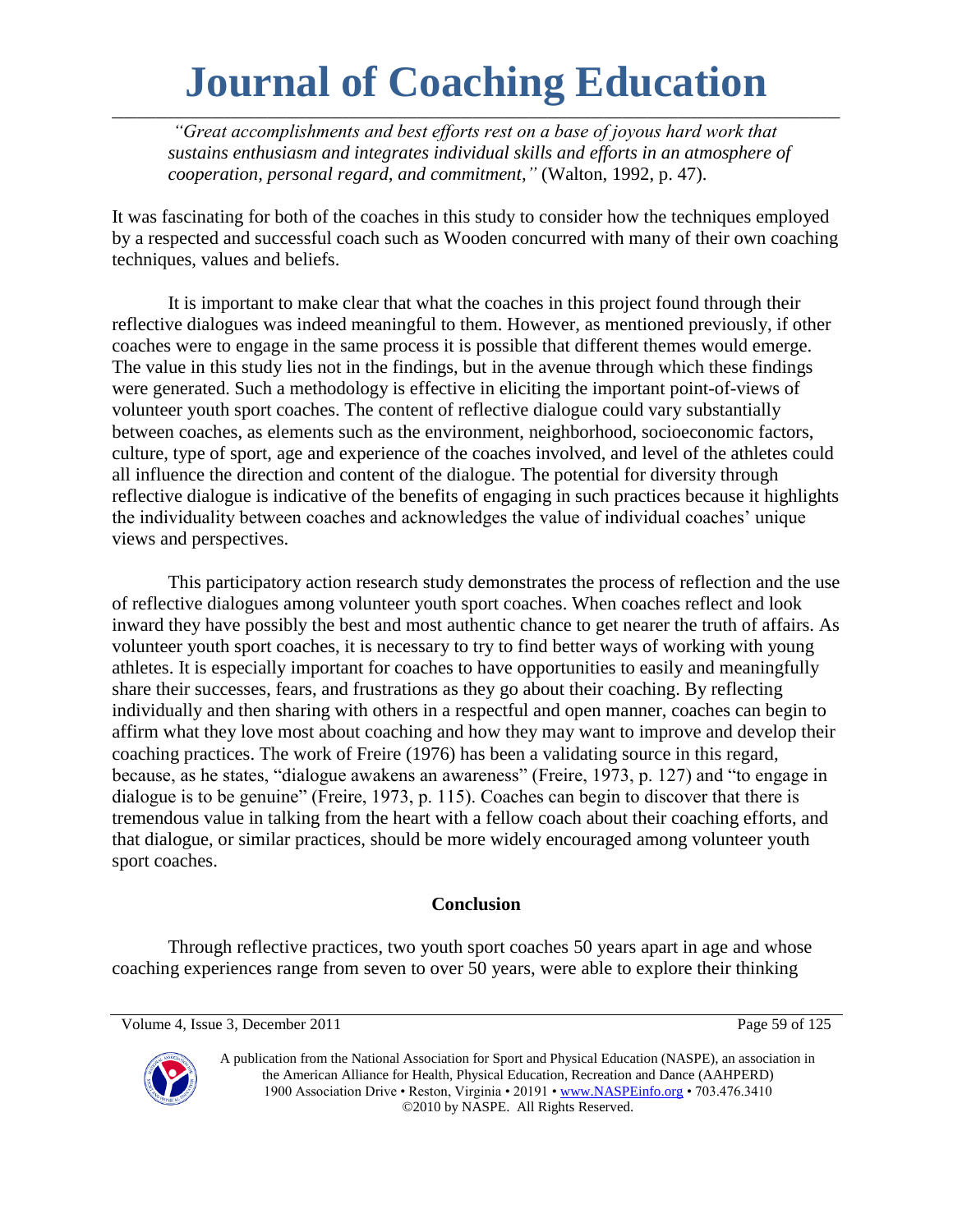about their own coaching practices and ultimately consider ways to enhance their coaching development. Reflective techniques and dialogues shared between a junior and an experienced coach have implications for coaching education and development. The process applied in this study illustrates how reflective dialogue can be used to enable youth sport coaches to begin to explore and more fully understand their roles as coaches, and also to examine their practices in greater depth. Community-based sport associations should strive to create an environment that nurtures the reflective process (Gilbert & Trudel, 2001), and fosters access to knowledgeable and respected coaching peers critical to facilitating this reflective process. Coaching education programs should be redesigned to combine practices of reflection-in-action (Schön, 1987), and consider encouraging the use of reflective practices among volunteer youth sport coaches. Coaches should be asked to address important issues that they typically encounter in their coaching and discuss these in pairs or in small groups (Gilbert & Trudel, 2001). Minor sports association meetings should encourage volunteer coaches to begin to talk about their current coaching issues and ways to generate more collaboration between coaches. An environment where coaches can network with, learn from, and mentor each other is critical for coaching development (Bloom et al. 1998), and ultimately will be of benefit to children and youth who participate as part of amateur sport teams.

Volume 4, Issue 3, December 2011 **Page 60 of 125** Page 60 of 125

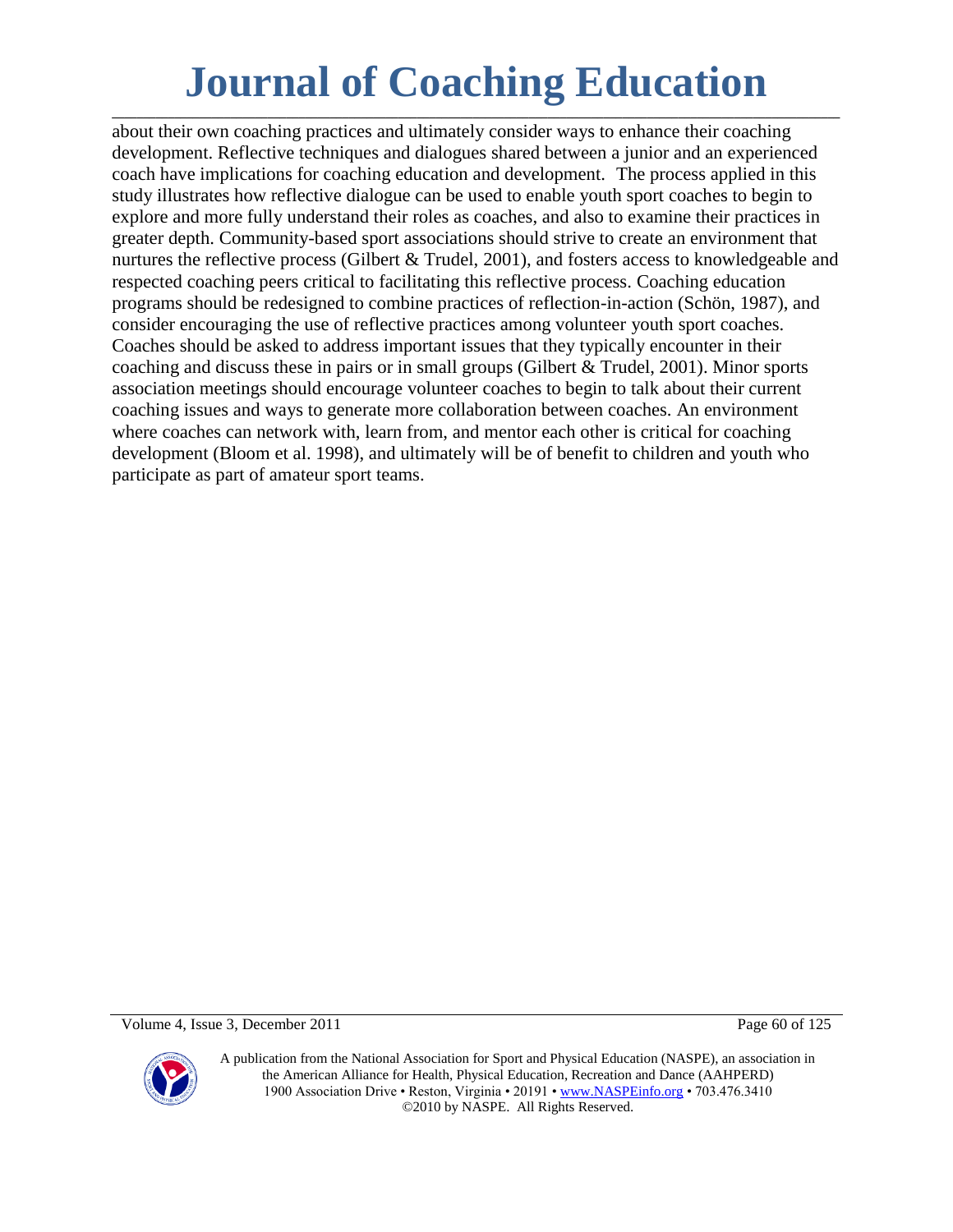**\_\_\_\_\_\_\_\_\_\_\_\_\_\_\_\_\_\_\_\_\_\_\_\_\_\_\_\_\_\_\_\_\_\_\_\_\_\_\_\_\_\_\_\_\_\_\_\_\_\_\_\_\_\_\_\_\_\_\_\_\_\_\_\_\_\_\_\_\_\_\_\_\_\_\_\_\_\_\_\_\_\_\_\_\_\_\_\_\_\_\_\_\_\_\_\_\_\_\_\_\_\_\_\_\_\_\_\_\_\_\_\_\_\_\_\_\_**

## **Appendix one: List of questions pertaining to issues in coaching.**

- 1. What are the big challenges facing coaches?
- 2. How do we build confidence while working on skill improvement?
- 3. What does "team spirit" mean and is it important?
- 4. How does one go about planning team drills and practices?
- 5. What do we do about players who are impatient with less skilled teammates?
- 6. How do we help create "the joy of effort" in sport? What about "FUN"?
- 7. How do we go about establishing a positive relationship with players?
- 8. What is our team's community and how is it fostered? What about parents?
- 9. What do we value most in our coaching role and how do we try to manifest these values?
- 10. What are our basic motivations for coaching? Why do we do it? (There is more than just the frequently coined "love of the game")
- 11. What have been our major successes and failures?
- 12. How do the coaching styles of a young coach and an elder coach contrast and coincide?
- 13. What have we learned, if anything, from "philosopher coaches" if not consciously emulating them or employing their advocacies, then how closely does our work conform to their approaches?
- 14. How do we get players to understand and appreciate our decisions?
- 15. What do we do about "players time" in our sports?
- 16. What is the coach's role in sport? Friend, teacher, mentor…?
- 17. How do we discipline players?
- 18. What do we do when parents complain or have concerns?
- 19. What do we do about our mistakes?
- 20. What about bullying subtle or graphic?
- 21. How do we include all players regardless of skill? Inclusion of isolate?
- 22. What about disagreement between coaches and differing coaching styles?
- 23. What do you let go? Where do you make a stand?
- 24. What attitude do we have towards officials? What is the relationship like with officials?
- 25. What are our actions or attitudes regarding winning and losing? How important is winning? (We would be lying to say that we do not care about winning)
- 26. Who have been our mentors? Our own past coaches, players, teammates, philosopher coaches?
- 27. How can it be that there are so many bad coaching practices when so many resources and literature are available?

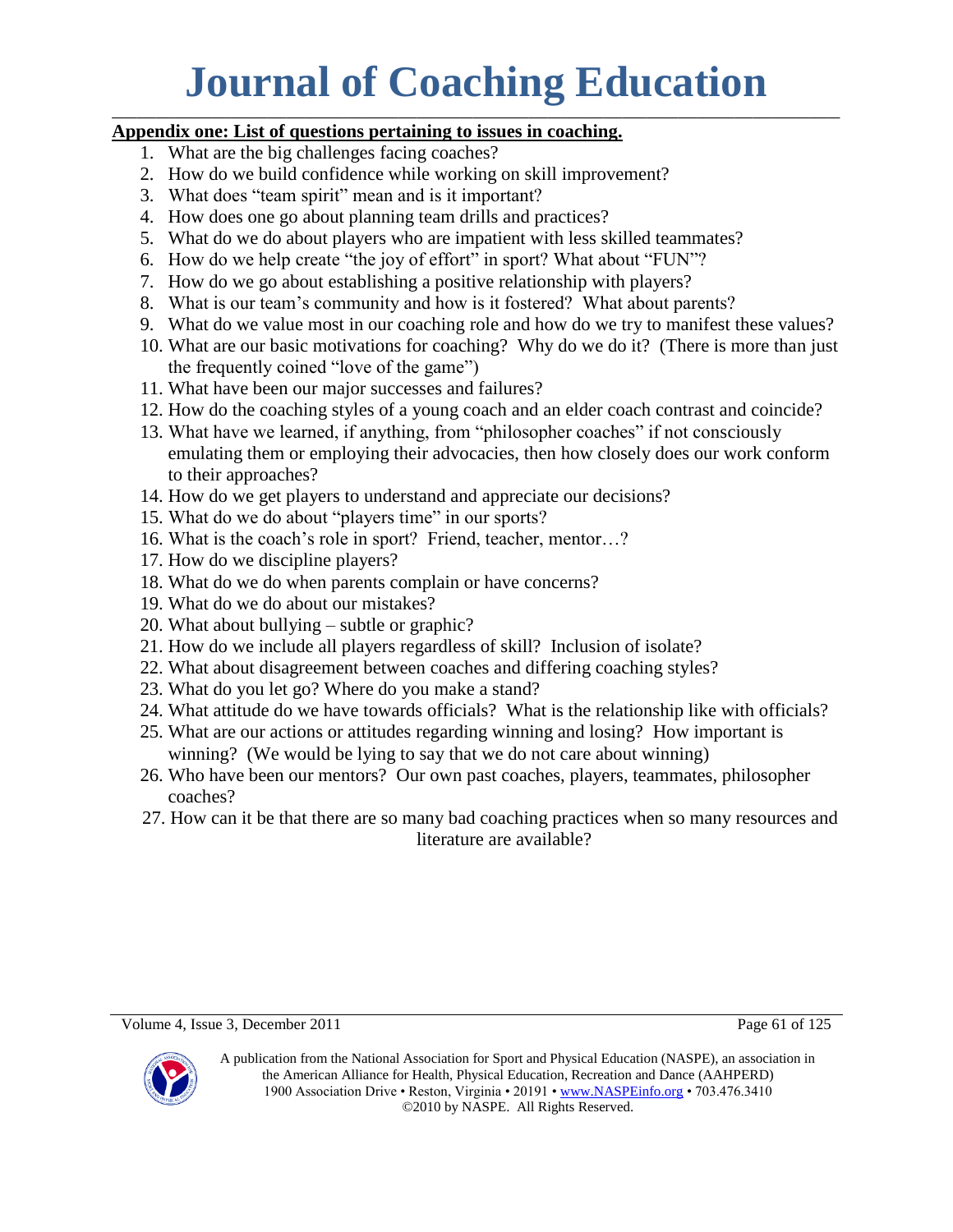**\_\_\_\_\_\_\_\_\_\_\_\_\_\_\_\_\_\_\_\_\_\_\_\_\_\_\_\_\_\_\_\_\_\_\_\_\_\_\_\_\_\_\_\_\_\_\_\_\_\_\_\_\_\_\_\_\_\_\_\_\_\_\_\_\_\_\_\_\_\_\_\_\_\_\_\_\_\_\_\_\_\_\_\_\_\_\_\_\_\_\_\_\_\_\_\_\_\_\_\_\_\_\_\_\_\_\_\_\_\_\_\_\_\_\_\_\_**

#### **References**

- Bloom, G.A., Durand-Bush, N., Schinke, R.J., & Salmela, J.H. (1998). The importance of mentoring in the development of coaches and athletes. *International Journal of Sport Psychology, 29*, 267-281.
- Bloom, G. A., Loughead, T. M., & Newin, J. (2008). Team building for youth sports. *Journal of Physical Education, Recreation, & Dance, 79*(9), 44-47.
- Boston, P., Jordan, S., McNamara, E., Kozolanka, K., Robbish-Rondeau, E., Iserhoff, H., Mianscum, S., Mianscum-Trapper, R., Mistacheesick, I., Petawabano, B., Sheshamush-Masty, M., Wapachee, R., & Weapenicappo, J. (1997). *Chronic Diseases in Canada, 18*(1), 5-12.
- Boud, D., Keogh, R., & Walker, D. (1985a). What is reflection in learning? In D. Boud, R. Keogh, & D. Walker (Eds.), *Reflection: Turning experience into learning* (pp. 7-17). London: Kogan Page.
- Boud, D., Keogh, R., & Walker, D. (1985b). Promoting reflection in learning: A model. In D. Boud, R. Keogh, & D. Walker (Eds.), *Reflection: Turning experience into learning* (pp. 18-40). London: Kogan Page.
- Cahill, C., Rios-Moore, I., & Threatts, T. (2008). Different eyes/open eyes: Community-based participatory action research. In J. Cammarota & M. Fine (Eds.), *Revolutionizing education: Youth participatory action research in motion* (pp. 89-124). New York, NY: Routledge.
- Carlson, E. D., Engebretson, J., & Chamberlain, R. M. (2006). Photovoice as a social process of critical consciousness. *Qualitative Health Research, 16*(6), 836-852.
- Cassidy, T., Jones, R., & Potrac, P. (2009). *Understanding sports coaching: The social, cultural and pedagogical foundations of coaching practice.* New York: Routledge.
- Corbin, J., & Strauss, A. (1990). Grounded theory research: Procedures, canons and evaluative criteria. *Zeitschrift fur Soziologie, 19*(6), 418-427.
- Donnelly, P., & Kidd, B. (2003). *Realizing the expectations: Youth, character, and community in Canadian sport*. Canadian Centre for Ethics in Sport, 2003 Symposium Discussion Paper, 25-44. Retrieved March 5, 2009, from http://www.cces.ca/pdfs/CCES-PAPER-Kidd-Donnelly-E.pdf
- Forneris, S.G. (2004). Exploring the attributes of critical thinking: A conceptual basis. *International Journal of Nursing Education Scholarship, 1*(1, Article 9), 1-18.
- Fraser-Thomas, J. L., Côté, J., & Deakin, J. (2005). Youth sport programs: An avenue to foster positive youth development. *Physical Education & Sport Pedagogy, 10*(1), 19-40.
- Freire, P. (1970). *Pedagogy of the oppressed.* New York: The Seabury Press.
- Freire, P. (1973). *Education for critical consciousness.* New York: The Seabury Press.
- Gauld, S., Smith, S., & Kendall, M.B. (2011). Using participatory action research in communitybased rehabilitation for people with acquired brain injury: From service provision to

Volume 4, Issue 3, December 2011 **Page 62 of 125** 

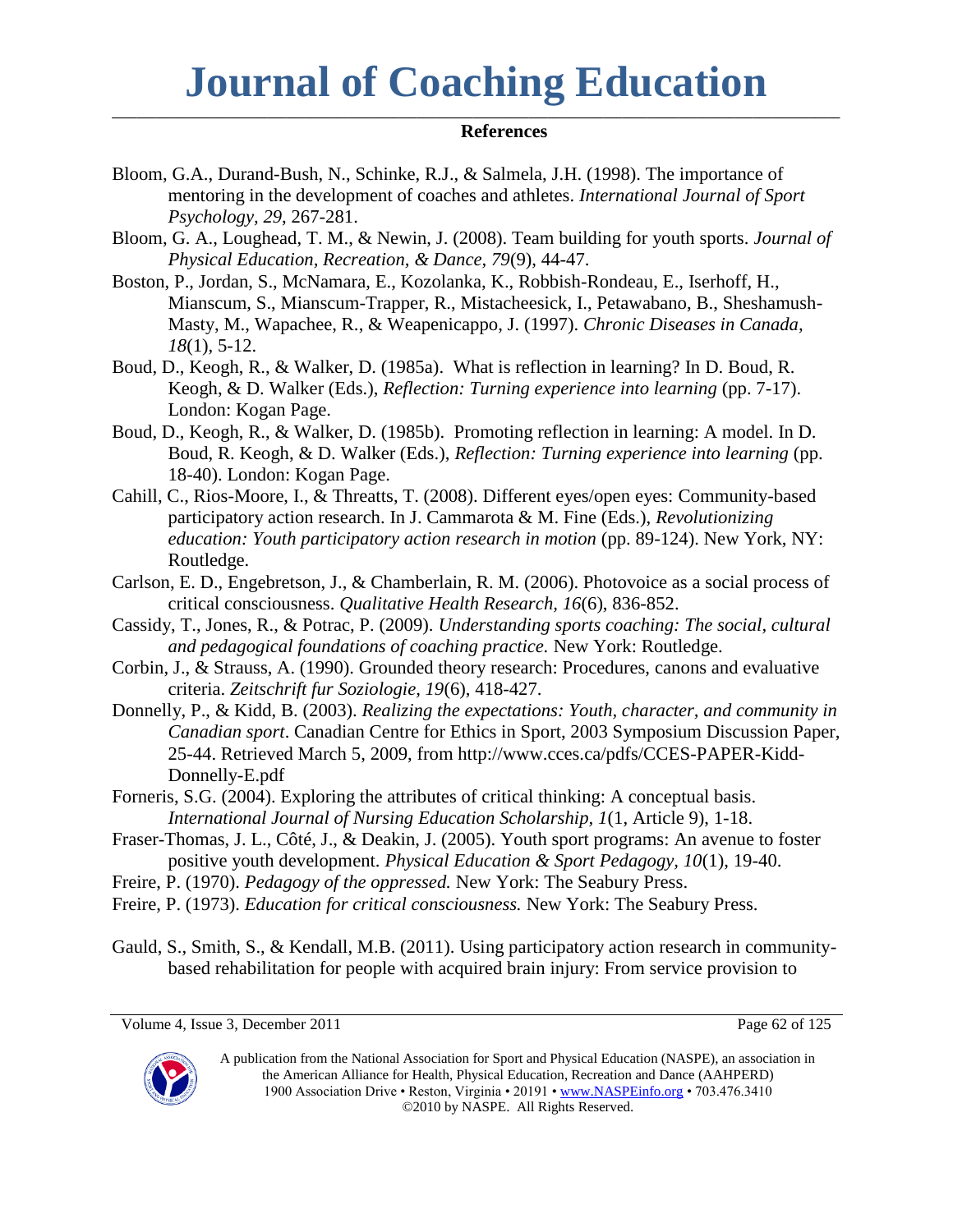**\_\_\_\_\_\_\_\_\_\_\_\_\_\_\_\_\_\_\_\_\_\_\_\_\_\_\_\_\_\_\_\_\_\_\_\_\_\_\_\_\_\_\_\_\_\_\_\_\_\_\_\_\_\_\_\_\_\_\_\_\_\_\_\_\_\_\_\_\_\_\_\_\_\_\_\_\_\_\_\_\_\_\_\_\_\_\_\_\_\_\_\_\_\_\_\_\_\_\_\_\_\_\_\_\_\_\_\_\_\_\_\_\_\_\_\_\_**

partnership with Aboriginal communities. *Disability and Rehabilitation,* Early Online, 1- 11.

- Gilbert, W. D., & Trudel, P. (1999). Framing the construction of coaching knowledge in experiential learning theory. *Sociology of Sport Online, 2*(1), Retrieved May 10, 2009, from http://www.physed.otago.ac.nz/sosol/v2i1/v2i1s2.htm
- Gilbert, W. D., & Trudel, P. (2001). Learning to coach through experience: Reflection in model youth sport coaches. *Journal of Teaching in Physical Education, 21*, 16-34.
- Ginwright, S. (2008). Collective Radical Imagination: Youth participatory action research and the art of emancipatory knowledge. In J. Cammarota & M. Fine (Eds.), *Revolutionizing education: Youth participatory action research in motion* (pp. 13-22). New York, NY: Routledge.
- Hedstrom, R., & Gould, D. (2004). *Research in youth sports: Critical issues status*. Michigan State University: Institute for the Study of Youth Sports. Retrieved May 10, 2009, from http://hollistonsoccer.net/image/web/coaches/CriticalIssuesYouthSports%20(2).pdf
- Kemmis, S. (1985). Action research and the politics of reflection. In D. Boud, R. Keogh, & D. Walker (Eds.), *Reflection: Turning experience into learning* (pp. 139-163). London: Kogan Page.
- Klemash, C. (2006). *How to succeed in the game of life: 34 interviews with the world's greatest coaches.* Kansas City: Andrews McMeel Publishing, LLC.
- Knowles, Z., Borrie, A., & Telfer, H. (2005). Towards the reflective sports coach: Issues of context, education and application. *Ergonomics, 48*(11-14), 1711-1720.
- Knowles, Z., Gilbourne, D., Borrie, A., & Nevill, A. (2001). Developing the reflective sports coach: A study exploring the processes of reflective practice within a higher education coaching programme. *Reflective Practice, 2*(2), 185-207.
- Morrell, E. (2008). Six summers of youth participatory action research (YPAR): Learning, action, and change in urban education. In J. Cammarota & M. Fine (Eds.), *Revolutionizing education: Youth participatory action research in motion* (pp. 155-184). New York, NY: Routledge.
- Saylor, C. R. (1990). Reflection and professional education: Art, science and competency. *Nurse Educator, 15*(2), 8-11.
- Schön, D. A. (1987). *Educating the reflective practitioner.* San Francisco: Jossey-Bass Publishers.
- Schön, D. A. (1983). *The reflective practitioner: How professionals think in action.* New York: Basic Books Inc.
- Sims-Gould, J., Clarke, L.H., Ashe, M.C., Naslund, J., & Liu-Ambrose, T. (2010). Renewal, strength and commitment to self and others: Older women's reflections of the benefits of exercise using Photovoice. *Qualitative Research in Sport and Exercise, 2*(2), 250-266.
- Smith, R. E., & Smoll, F. L. (1997). Coaching the coaches: Youth sports as a scientific and applied behavioral setting. *Current Directions in Psychological Science, 6*(1), 16-21.

Volume 4, Issue 3, December 2011 Page 63 of 125